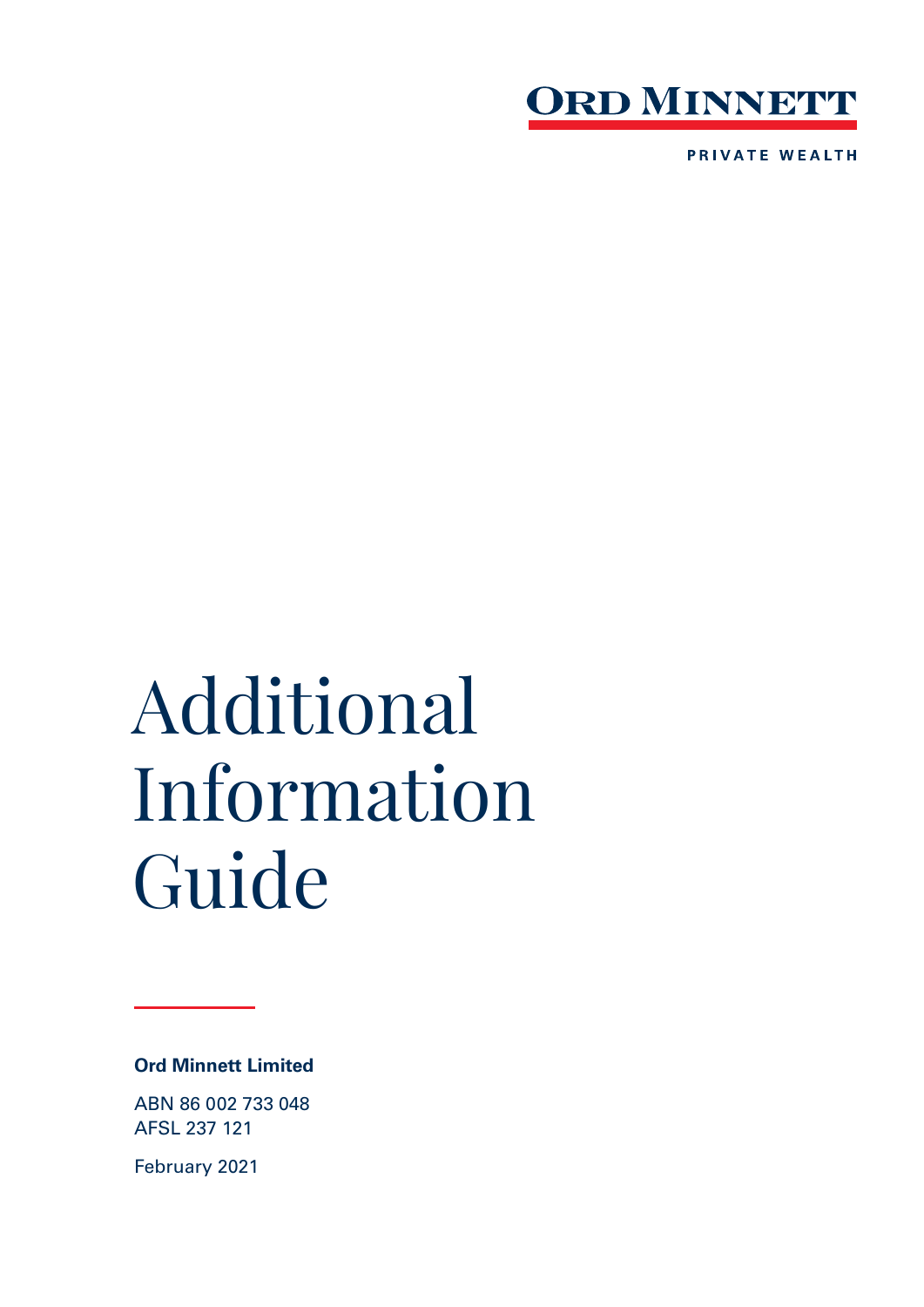# Ord Minnett Fund Additional Information Guide

This Additional Information Guide **(Guide)** is issued by Ord Minnett Management Limited ABN 55 002 262 240, AFSL 237123 (in this Guide 'Ord Minnett Management', 'we', 'us' or 'our'), the responsible entity of the registered managed investment scheme listed below.

This Guide relates to the Ord Minnett Cash Management Trust ARSN 090 714 588 **(CMT);**

(a '**Fund**'). Capitalised terms used in this Guide have the meaning given to them in the PDS unless this Guide provides otherwise.

This Guide was prepared as at 22 February 2021.

# **Contents**

- 1 How to use this Guide
- 2 Applications, withdrawals and transfers
- 3 Benefits of investing in the Fund
- 4 Fees and costs
- 5 Taxation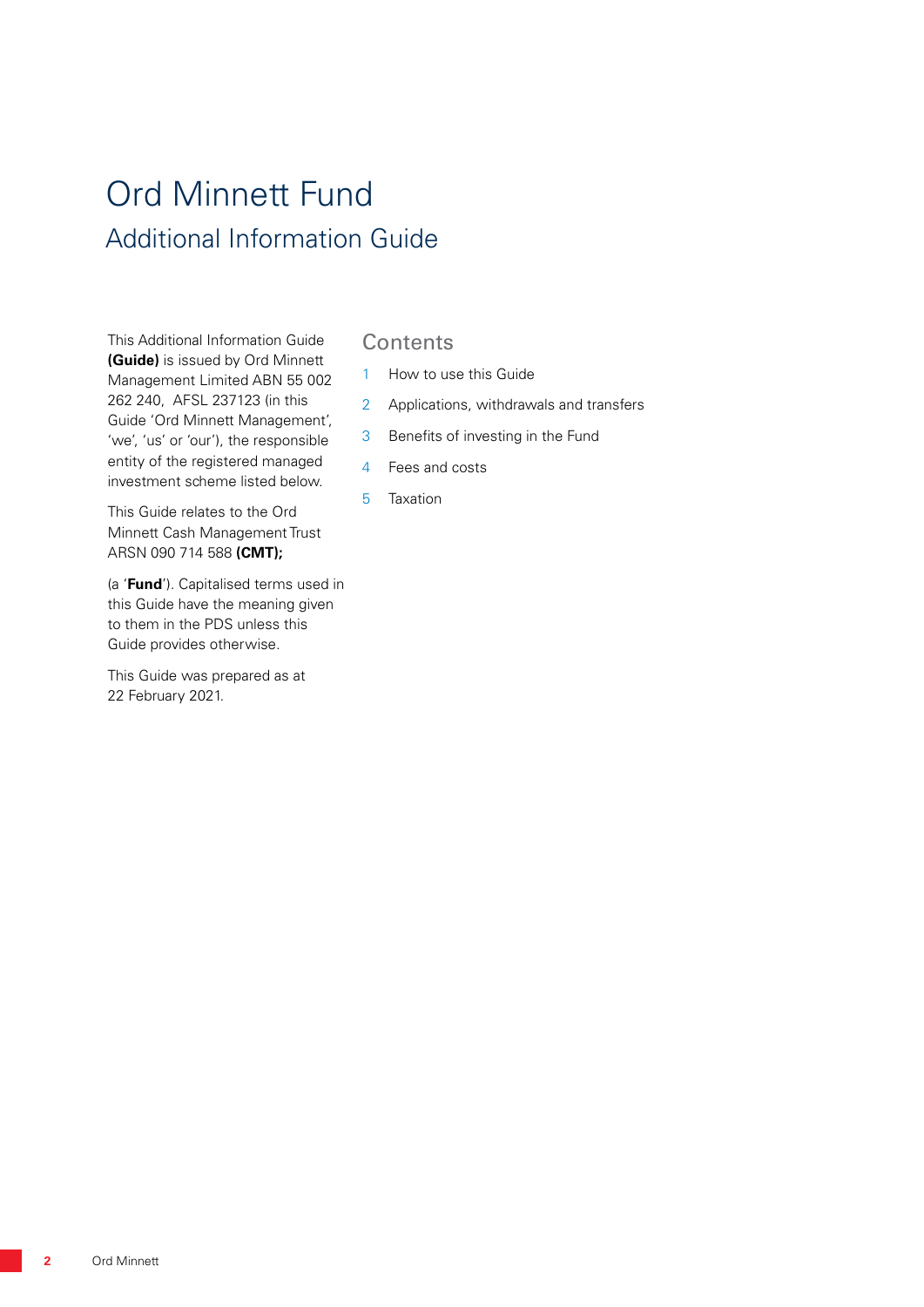# 1 How to use this Guide

This Guide contains information that forms part of the Product Disclosure Statement **(PDS)** for the Fund listed below:

unless otherwise indicated, information in this Guide applies, and forms part of the PDS for, the CMT.

### **Name of Fund**

#### Ord Minnett Cash Management Trust

You should read this document in conjunction with the PDS for the Fund.

Please note the following when reading this Guide:

# 2 Applications, withdrawals and transfers

# **2.1 How do I enquire and transact on my account?**

| Internet<br>www.ords.com.au                                                                                   | You can access your account details via our secure website. Registration to<br>view details can be completed online. For transactional access, please<br>complete the relevant section of the Application Form.                                             |
|---------------------------------------------------------------------------------------------------------------|-------------------------------------------------------------------------------------------------------------------------------------------------------------------------------------------------------------------------------------------------------------|
| $\mathbf B$<br><b>PAY</b><br>Biller Code: 347435<br>Customer Reference:<br><your account="" number=""></your> | Additional applications: Contact your Australian Financial Institution to<br>deposit from your cheque or savings account to your Ord Minnett CMT.<br>Partial withdrawals: You can withdraw your investment to make BPAY<br>payments to any approved Biller. |
| Telephone<br>1800 700 713                                                                                     | You can contact the Client Services Team for any unit and account<br>information, Monday to Friday, between 8:30 am and 5:00 pm, Sydney<br>time (excluding Public Holidays).                                                                                |
| Mail                                                                                                          | Mail your instructions to:<br>Ord Minnett Management Ltd<br>GPO Box 2613, Sydney NSW 2001                                                                                                                                                                   |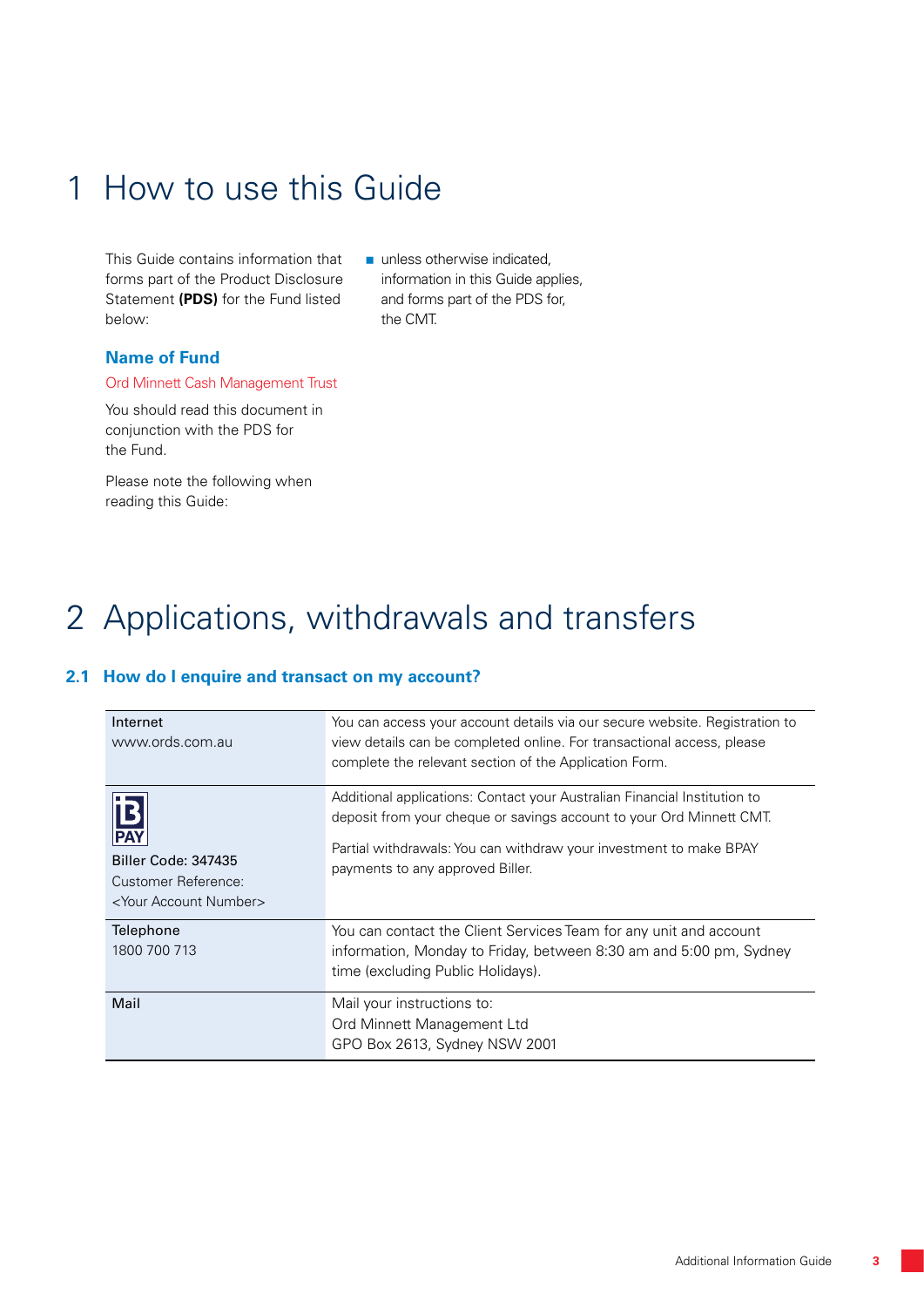#### **2.2 Making an initial application**

To invest in the Fund, simply complete the Application Form and make your initial payment using one of the options specified below.

The Application Form for the Fund is also available at www.ords.com.au/ document-repository or by contacting the Client Services Team on 1800 700 713.

Please note that accounts which are being established through direct credit will be opened for a maximum of 10 Business Days. Should funds not be received within this period, we may elect to close the account.

We will not accept cash, credit cards or foreign currency payments.

If you do not provide us with an original signed Application Form, personal information or specific

# **2.3 Paying for my initial application**

Make your initial payment using one of the following options.

(a) Attach your cheque made payable to Ord Minnett CMT - <Insert Account Name>

Cheques will be accepted subject to normal bank clearing arrangements. The clearing arrangements are no different for the treatment of bank cheques.

(b) Direct credit: please contact our Client Service Team on 1800 700 713 for banking details for direct credit deposits.

certified identification requested in the Application Form we may not be able to proceed with your investment. The consequences of failing to provide your tax file number are separately addressed in section 5 of this Guide.

We can only accept applications from investors who are aged 18 years or over. If you are making an application for a minor, the account name must be in the name of the responsible adult with the minor as the designation.

If units are issued and any cheque for application monies fails to clear, the units will be void from their date of issue and the applicant will be liable for any costs incurred by us or the Fund.

We may at our absolute discretion accept or refuse in whole or in part any application for units and we will not be required to assign any reason or ground for such refusal.

**Applications received on a Business Day prior to 3pm (Sydney time) will be processed and begin to earn income from that day.**

(c) Supply appropriate instructions and arranging payment through your Instructing Dealer (as defined in section 2.13 of this Guide).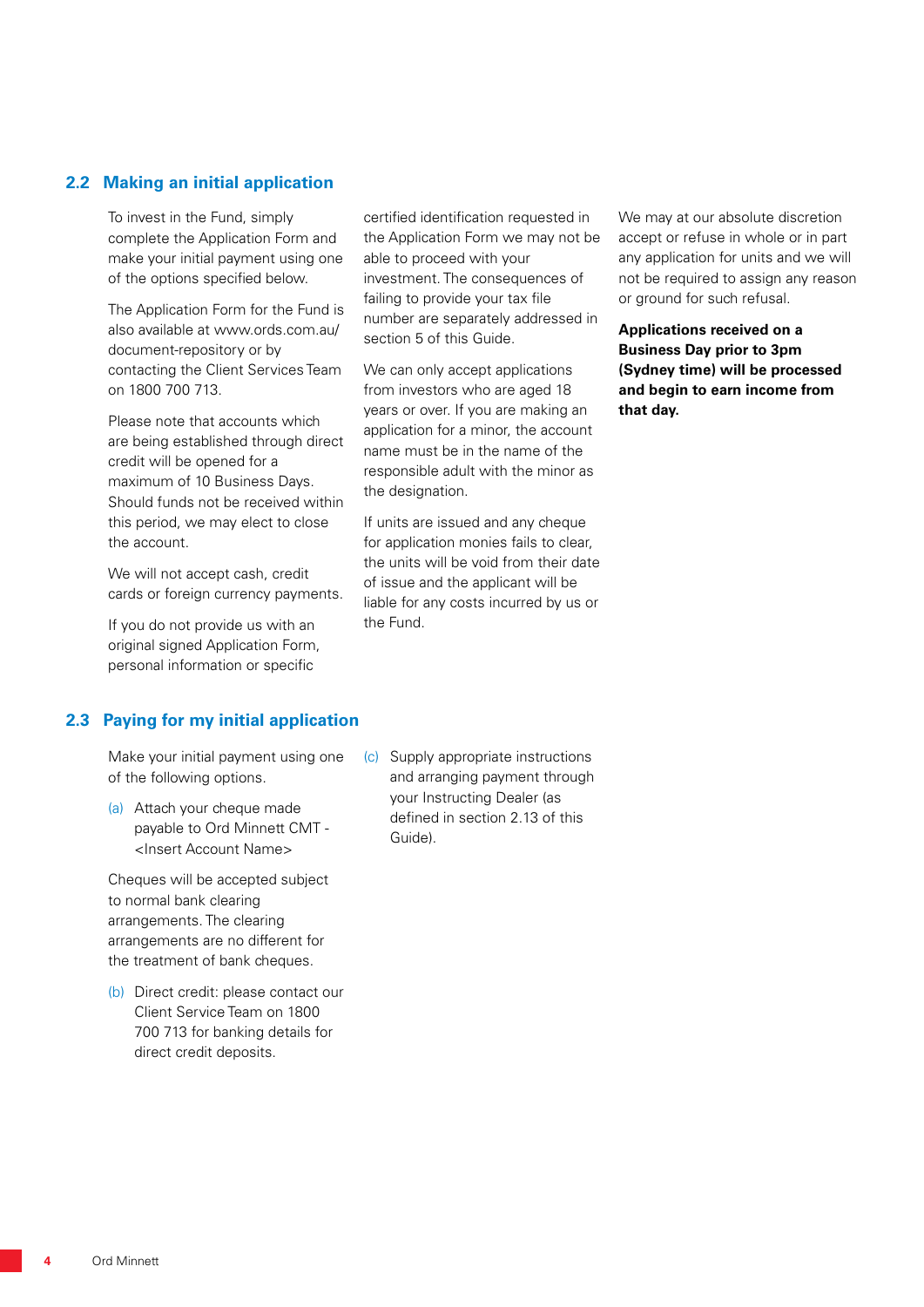#### **2.4 Uncleared funds**

If units are issued and any cheque for application monies fails to clear, the units will be void from their date of issue and the applicant will be liable for any costs incurred by Ord Minnett Management or the Fund.

### **2.5 How do I make additional investments?**

In addition to the methods set out in section 2.2, further investments in the CMT may be made in the following ways.

- (a) Direct credit into your CMT account: Bank Westpac BSB 032 847 Account Number <Your CMT A/C Number> Account Name <Your CMT A/C Name>
- (b) Making a BPAY payment from your other financial institution to:

The minimum additional BPAY investment is \$100.00.



Biller Code: 347435 Ref: <Your CMT A/C Number> Telephone & Internet Banking – BPAY. Call your bank, credit union or building society to make this payment from your cheque, savings or credit card account. More info: www.bpay.com.au.

- (c) Depositing funds into the Fund at any Westpac Banking Corporation branch in Australia using a slip from your personalised deposit book (cash not accepted).
- (d) By transferring funds on the internet from an existing bank account using your bank's internet facility.
- (e) By establishing a Regular Savings Plan (see below).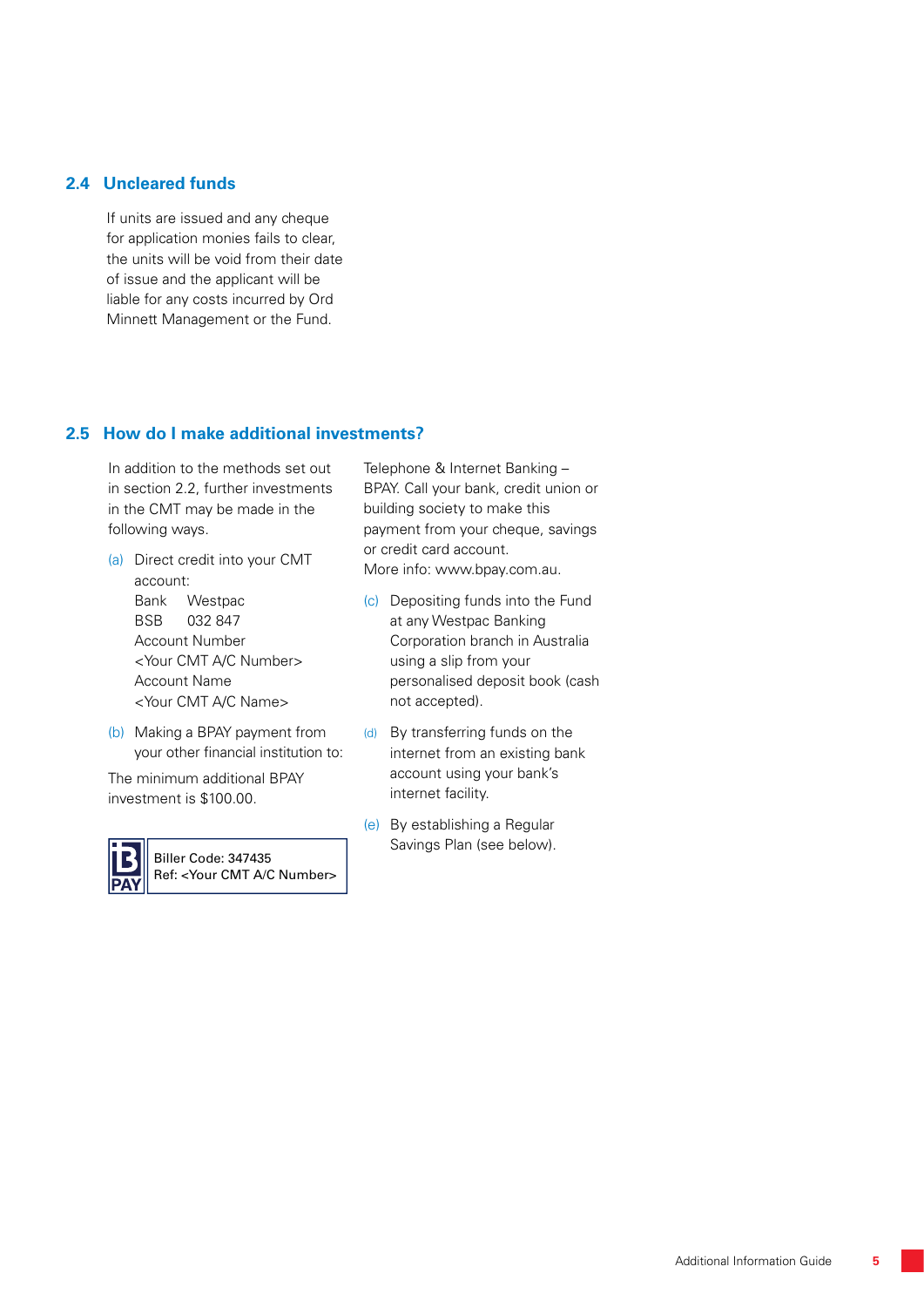#### **2.6 Regular Savings Plan**

The Regular Savings Plan is a convenient way for you to make regular monthly additions to your investment in the Fund. By using a savings plan, you have the potential for greater returns by placing your money in managed investments rather than leaving it in a bank savings account.

By participating, you authorise us to direct debit your nominated amount automatically from your Australian bank, building society or credit union to purchase additional units.

The minimum monthly investment amount is \$100.

Fund will be drawn on the 20th of each month or the first Business Day after that date. Please allow 10 Business Days to establish your plan prior to the first debit.

You will need to ensure that sufficient funds are retained in your Australian bank, building society or credit union account. If the direct debit is dishonoured, a dishonour fee (refer to section 4 of this Guide for the current fees) will be withdrawn from your investment. Additional charges may be levied by your nominated bank/building society.

To take advantage of the Regular Savings Plan simply complete and send us the Regular Savings Plan Form (included in the Application Form).

The minimum Regular Savings Plan amount is \$100.

If at any time you wish to alter your monthly contribution or cancel the Regular Savings Plan, we require notification in writing. Please allow at least 10 Business Days prior to the 20th of each month.

We reserve the right to cancel your participation in the Regular Savings Plan at any time. In the event your Regular Savings Plan debits are returned to us unpaid, we will request debits two more times. If on the third attempt the money is unavailable, we may choose to cancel your Regular Savings Plan. You will be liable for any costs incurred by us or the Fund.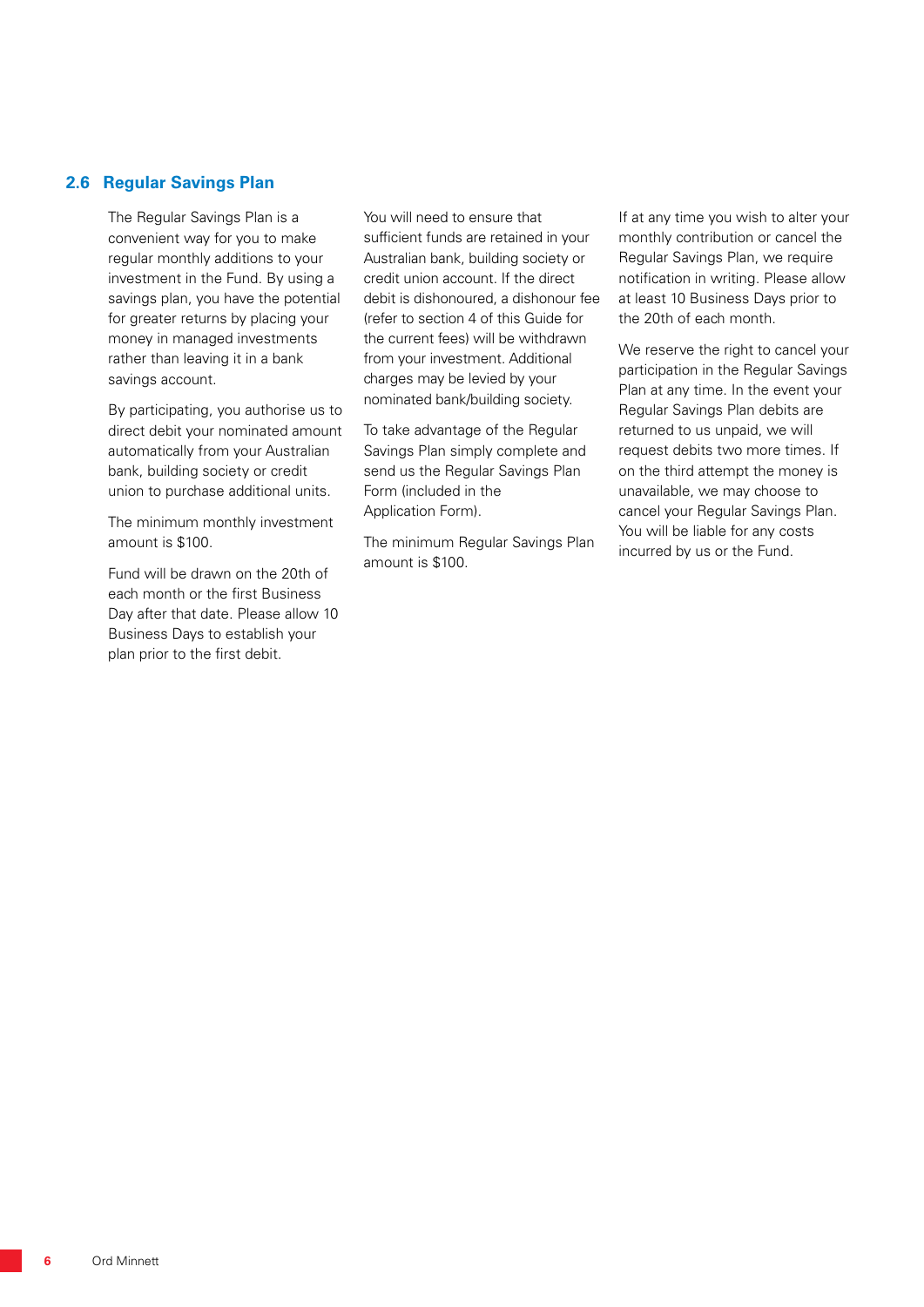# **2.7 How do I make a withdrawal from the CMT?**

You can withdraw your investment in the Fund in the following ways:

- Requesting a funds transfer via our secure internet service
- **BPAY** funds to a registered BPAY Biller
- using your personal CMT cheque book
- using the telephone transaction facility
- through your Instructing Dealer to transfer funds to your previously nominated bank account
- completed Withdrawal Request Form from www.ords.com.au/ document-repository; or
- written request (note: photocopy will not be accepted).

If we receive your redemption request by 11.00am Sydney time on a Business Day, it will be processed on that day. If we receive it after this time, your redemption request will be processed on the following Business Day.

# **Requirements for your withdrawal request**

Your withdrawal request must include:

- vour name and account number;
- $\blacksquare$  the dollar amount you wish to withdraw from your account;
- vour preferred method of payment being either:
	- credited to your nominated Australian bank, building society or credit union account; or
	- by cheque payable to you, mailed to your address or collected by you from any Ord Minnett office;
- $\blacksquare$  the signature(s) of the account holder(s) (which must match the signature(s) on record for your account).

Please note if your Australian bank account is not previously nominated, you must provide us with an original, signed withdrawal request. We may not be able to process your withdrawal request using a copy or over the telephone.

Unless you instruct us otherwise we will record bank account details advised to us in writing as nominated bank accounts and use these account details for future transactions.

If we receive your withdrawal request by 11am Sydney time on a Business Day, it will be processed on that day and paid within 5 Business Days.

### **Periodic Payments**

Periodic Payments are a convenient way for you to make regular payments from your CMT account to another Australian bank, building society or credit union.

By participating, you authorise us to debit your CMT account for an amount specified by you automatically on the period you nominate to your Australian bank, building society or credit union.

You will need to ensure that sufficient funds are retained in your CMT account to meet the Periodic Payment. If the debit is dishonoured, you will miss your payment for the current period and we will attempt to debit your account again for the subsequent period. Please refer to the Periodic Payments terms and conditions at www.ords.com.au/document-repository.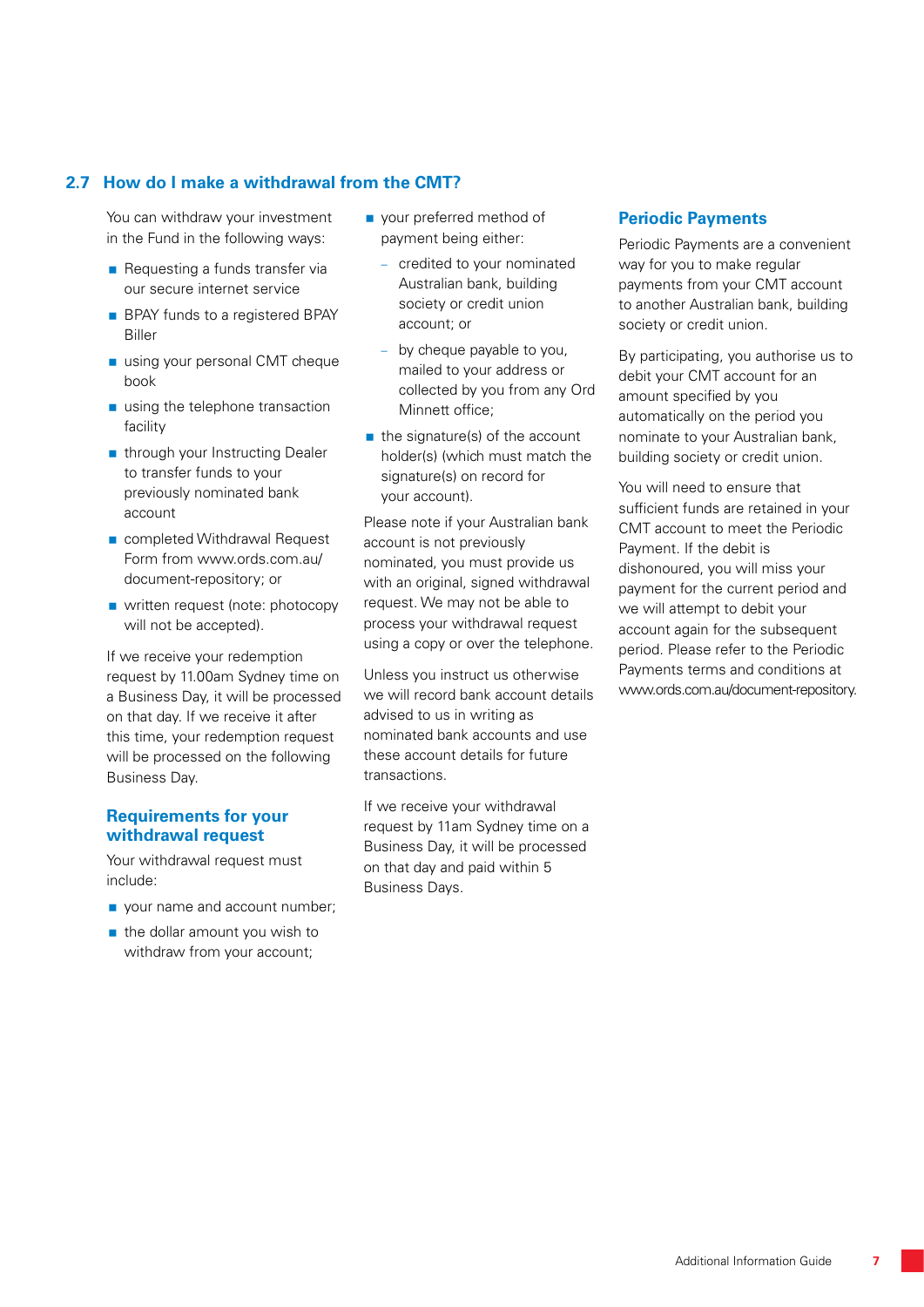# **2.8 Telephone Transaction Facility**

The telephone transaction facility allows you to make withdrawals over the telephone to a previously nominated Australian bank account. Once you have applied for this facility a confidential telephone transaction code will be sent to your postal address. You will need to quote this code to access your account.

We also reserve the right to ask additional security questions to confirm your identity before proceeding with your request.

Please note if your Australian bank account has not been previously advised to us you must provide us with an original, signed withdrawal request. We may not be able to process your withdrawal request using a copy or over the telephone. To apply for this facility please tick the relevant section on the Application Form. Your account operating authority must select "any investor may sign". In applying, you agree to be bound by the following terms and conditions:

- A telephone withdrawal request is dealt with in the same manner under the Constitution as a written withdrawal request.
- $\blacksquare$  To make a withdrawal request, your telephone transaction code must be quoted. We also may ask you additional identification style questions for added security.
- You will indemnify Ord Minnett Management and the Fund for any loss, damage or liability that may be suffered or incurred as a result of our acting in accordance

with any telephone withdrawal request instructions in relation to your investment.

- Note: In the event of a large telephone transaction, we may call you back to verify the details and nature of the transaction. This call-back is to provide us with additional verification of your instruction.
- If your telephone transaction code is quoted by some other person seeking to access your account, whether authorised by you or not, you will be liable for any losses suffered by you or by us resulting from that other person accessing your account.
- We may amend the above terms and conditions at any time and we will notify you before the amendment takes effect.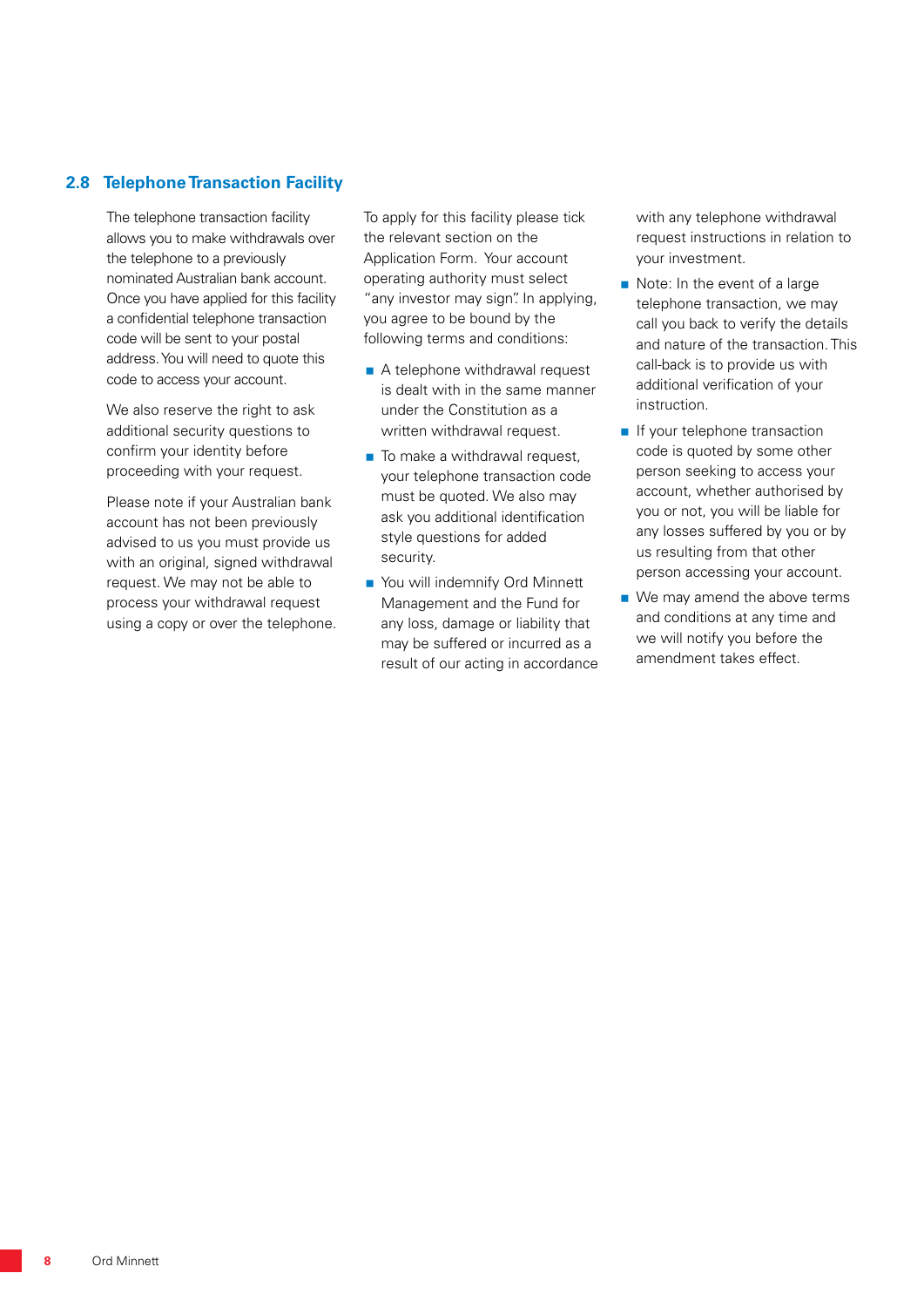# **2.9 Appointment of Instructing Dealer**

You may wish to appoint an instructing dealer to operate your Fund account (**Instructing Dealer**). The Instructing Dealer must be an Australian financial services licensee within the Ord Minnett group, or other Australian financial services licensee as agreed with us.

To apply for an Instructing Dealer facility please tick the relevant section on the Application Form (**Instructing Dealer Form**). In applying, you agree to be bound by the following terms and conditions:

- The appointed Instructing Dealer can on receipt of instructions from you:
	- deposit into your account;
	- withdraw from your account;
	- inform us in writing of changes to the details of your account; and
	- close your account.
- **Unless expressly noted by you to** the contrary on the Instructing Dealer Form, the powers and authorities of the Instructing Dealer extend to any representative

nominated by you on the Form (Representative), any directors of the appointed Instructing Dealer and any other officers, employees or representatives of the Instructing Dealer authorised by the Instructing Dealer for the purpose of this appointment.

- Only you may appoint an Instructing Dealer. Your Instructing Dealer cannot appoint another Instructing Dealer on your behalf.
- **The appointment of your** Instructing Dealer continues until you cancel it by giving us notice in writing.
- Your Instructing Dealer will have access to the personal information that we hold about you until such time as you advise us in writing that you do not wish your Instructing Dealer to have access to your personal information. If you advise us that you do not wish your Instructing Dealer to have access to your personal information, your Instructing Dealer may not be able to act on your instructions.
- $\blacksquare$  If a Representative is nominated by you on the Instructing Dealer Form and the Representative is unavailable to take your instructions or settle outstanding transactions then the Instructing Dealer may appoint an alternative representative to act on your behalf. In consideration of our providing the Instructing Dealer facility, you release us and indemnify us and the Fund against any liability, loss or claim incurred or arising directly or indirectly as a result of the appointment of an Instructing Dealer, including as a result of our acting on any instructions from a person who appears in good faith to us to be an Instructing Dealer or other person authorised to give us instructions in accordance with these terms and conditions.
- After giving you 14 days notice in writing, we may vary these conditions or cancel the appointment of an Instructing Dealer.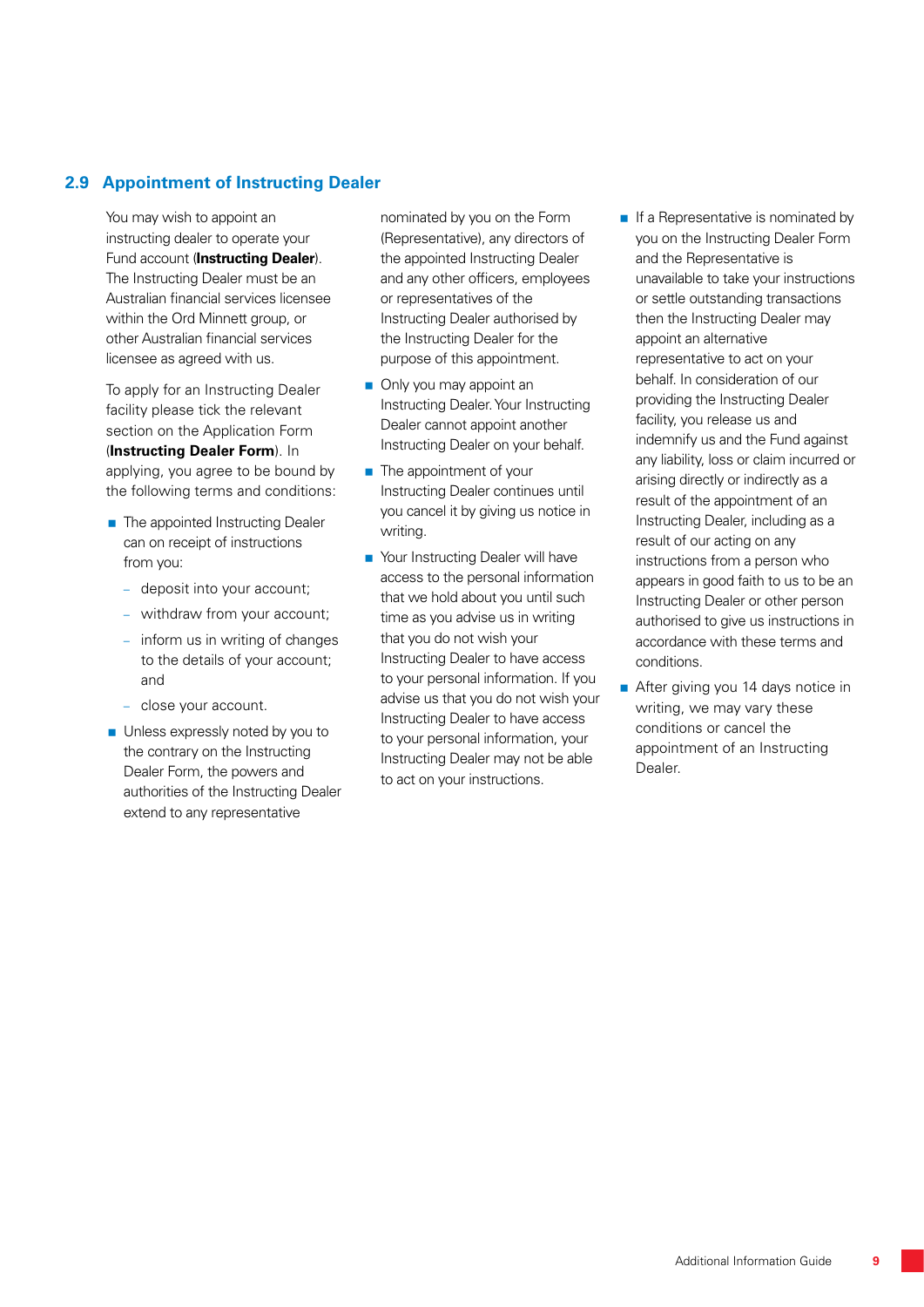#### **2.10 Internet withdrawal facility**

The Internet Withdrawal Facility allows you to withdraw units by requesting a funds transfer via our secure internet service, rather than in writing. A daily limit will apply. Once you have applied for this facility you will be sent, separately, your confidential electronic transaction code. You will need to quote this code to transact on your account. Your funds can be:

- credited to a previously nominated Australian financial institution account (nominations made via the Application Form or Change of Details form); or
- **n** transferred to an associated Ord Minnett CMT account.

Note – payments may only be requested via the Internet Withdrawal Facility to recipient accounts previously nominated in writing.

To apply for this facility please tick the relevant section on the Application Form. Your account operating authority must be "any investor may sign" and your account may not be subject to a mortgage. In applying, you agree to be bound by the following terms and conditions:

- An internet withdrawal request is dealt with in the same manner under the Fund's Constitution as a written withdrawal request.
- To make an internet withdrawal request, your electronic transaction code must be quoted.
- You will indemnify us and the Fund for any loss, damage or liability that may be suffered or incurred as a result of our acting in accordance with any internet withdrawal request instructions in relation to your investment.
- If your electronic transaction code is quoted by some other person seeking to access your account, whether authorised by you or not, you will be liable for any losses suffered by you or by us resulting from that other person accessing your account.
- We will only act on withdrawal requests that are received in full and do not appear to contain any errors.
- We may amend these terms and conditions at any time and we will notify you before the amendment takes effect.

For additional terms and conditions that apply to use of our internet facilities, please see section 2.22.

Note – you can not fully withdraw your investment via an online request.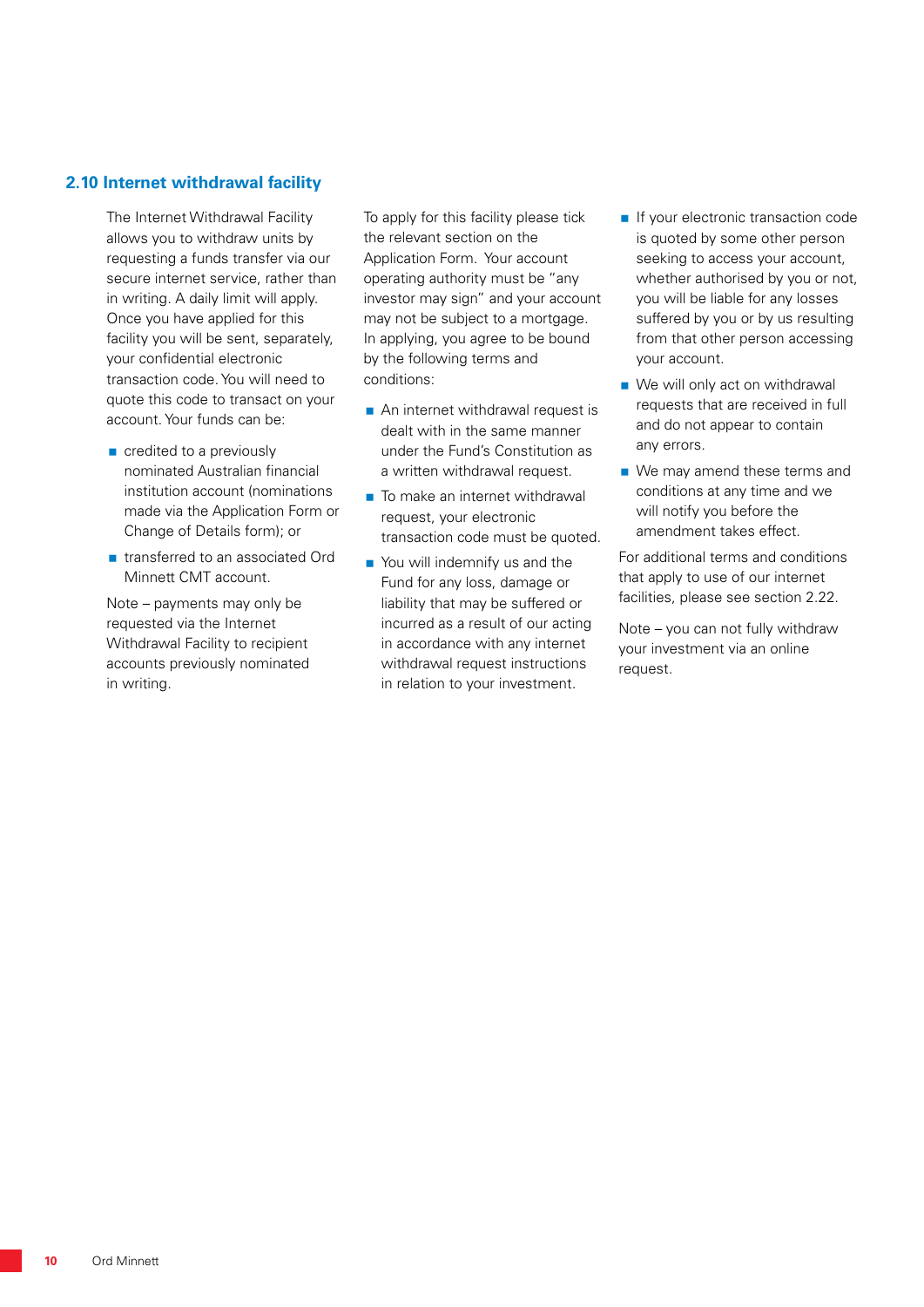# **2.11 Personal cheque book facility**

The personal cheque book facility enables you to make third party payments by using cheques drawn on an account maintained by us with Westpac. Following presentation of a cheque, the amount of the payment is debited to our account with Westpac. We then seek reimbursement from you by withdrawing an equivalent amount in units from your CMT account.

If you have a CMT account, you may request that we issue you with a personalised cheque book. The cheques are marked "not negotiable", so you cannot make them out for "cash" and present them for immediate payment. Cheques can be written for Australian dollars only. Cleared funds must be available at the time any cheques you have written are presented. You cannot close your account by writing a cheque from your cheque book. You can, of course, continue to use the other existing fund facilities to withdraw units.

Australian law requires that certain account information be verified and that all signatories to an account be identified when choosing to have a cheque book facility and we reserve the right to decline your application for cheque book facility if identification requirements are not satisfied.

Each signatory on the account (and any new signatory to an existing account including persons acting under a power of attorney) must be identified under the terms in the PDS and this Guide.

To apply for this facility please tick the relevant section on the

Application Form. In applying, you agree to be bound by the following terms and conditions:

- $\blacksquare$  Each cheque drawn is the same as a request to withdraw units. We will withdraw units held in your CMT account to pay for it.
- You must not draw a cheque for an amount greater than or equal to the withdrawal value of the units in your CMT account (giving consideration to the minimum balance requirements) as this will not allow sufficient funds to cover cheque transaction fees. Failure to comply with this condition will result in your cheque being dishonoured and the charging of a dishonour fee. If the balance of your account is less than the required minimum balance, your account may be closed.
- You must wait at least three Business Days before drawing against cheques you have deposited.
- You must take care of the cheque book and inform us promptly if it or any cheque forms are lost or stolen.
- Stop payment requests must be made to us in writing. You cannot deal directly with Westpac, you must always contact Ord Minnett Management.
- We may deduct from your account, by withdrawing units:
	- fees as specified in section 4 of this Guide for the operation of the cheque book facility (including fees for dishonoured cheques and stop payment requests; and
- any duties and other taxes imposed on the relevant Bank, or on us, in relation to the facility.
- You:
	- indemnify the Fund, Westpac and us against all loss, liabilities and costs incurred in connection with the cheque book facility; and
	- release Westpac and us from claims and liabilities in connection with any act or omission relating to the operation of the cheque book facility.
- **Ord Minnett Management and** Westpac may cancel the facility:
	- immediately if you do not comply with any of these conditions; or
	- at any time after giving you reasonable notice. If Ord Minnett Management or Westpac request, you must return any unused cheque forms.
- We may vary any of these conditions or fees but only after giving you at least 30 days prior written notice.
- $\blacksquare$  These conditions are for the benefit of, and may be enforced by, Westpac as well as Ord Minnett Management.

Please contact our Client Service Team on 1800 700 713 should you require further information on this facility and the identification requirements.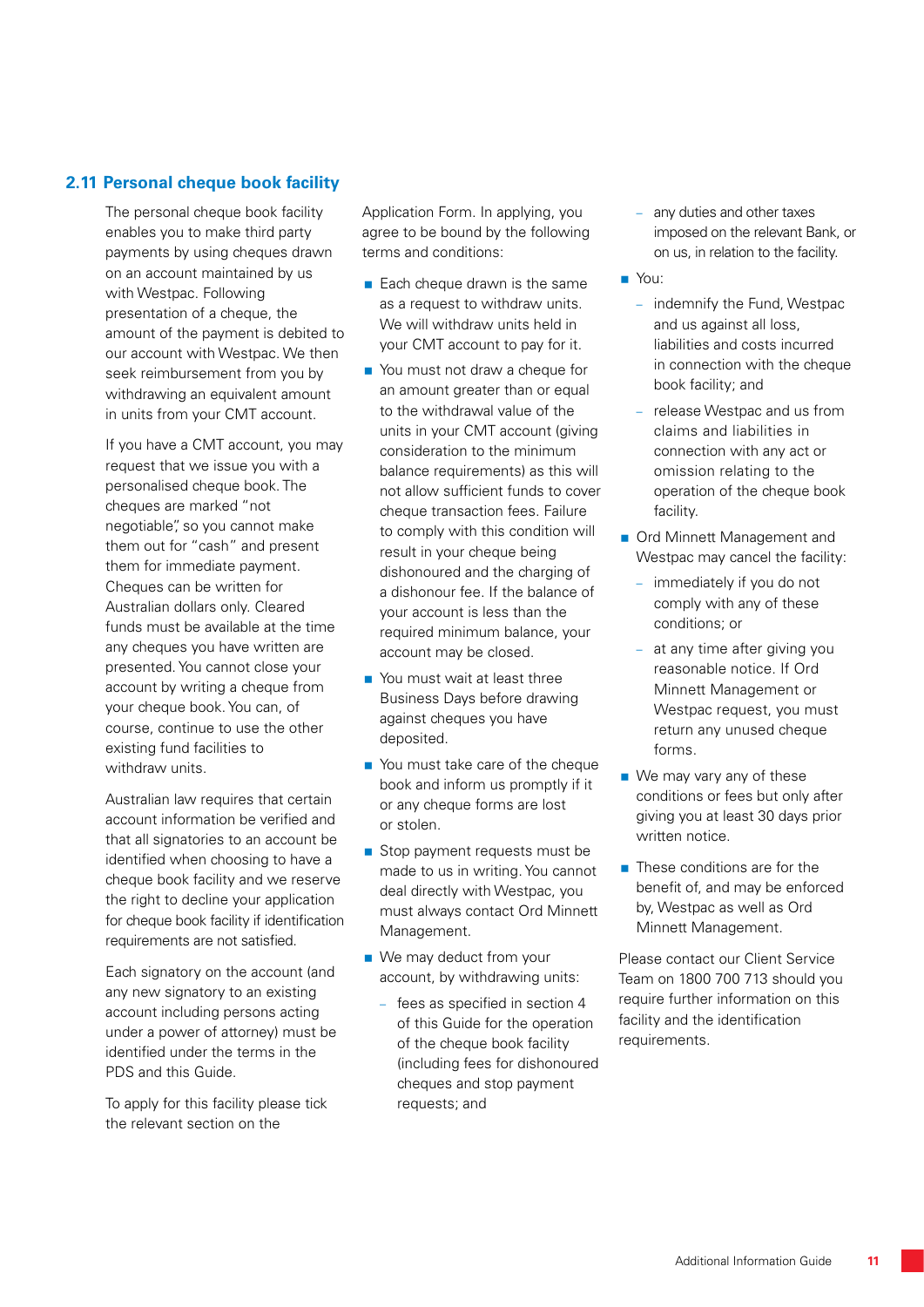#### **2.12 BPAY Withdrawal Facility**

The BPAY Withdrawal Facility allows you to withdraw units by making a BPAY payment (BPAY Payment) directly from your CMT account via our secure Internet service, rather than in writing. A daily limit will apply.

Once you have applied for this facility you will be sent, separately, your confidential electronic transaction code. You will need to quote this code to access your account via our secure internet service. You can BPAY to a registered BPAY Biller.

To apply for this facility please complete the relevant section on the Application Form. Your account operating authority must be "any investor may sign" and your account may not be subject to a mortgage. You acknowledge your understanding of, and agree to be bound by, the following terms and conditions:

- A BPAY Payment request is dealt with in the same manner under the CMT constitution as a written withdrawal request.
- To utilise this facility, your electronic transaction code must be quoted.
- You will indemnify Ord Minnett Management and the Fund for any loss, damage or liability that may be suffered or incurred as a result of our acting in accordance with any BPAY request instructions in relation to your investment.
- **If your electronic transaction code** is quoted by some other person seeking to access your account, whether authorised by you or not, you will be liable for any losses suffered by you or by us resulting from that other person accessing your account.

■ We may amend these terms and conditions at any time and we will notify you before the amendment takes effect.

For additional terms and conditions that apply to the BPAY facility, please see section 2.19 below.

For further information regarding this facility, please contact our Client Services Team on 1800 700 713 between 8:30am- 5:00pm Monday to Friday Sydney time (excludes public holidays).

# **2.13 Direct credits**

You can arrange to have dividends, interest income, salary or other regularly received moneys credited directly to your CMT account.

# **2.14 Restrictions on transfers of units**

We may decline to register any instrument of transfer of units unless it is duly stamped by the NSW Office of State Revenue and is accompanied by such evidence as we may reasonably require showing the right of the transferor to make the transfer.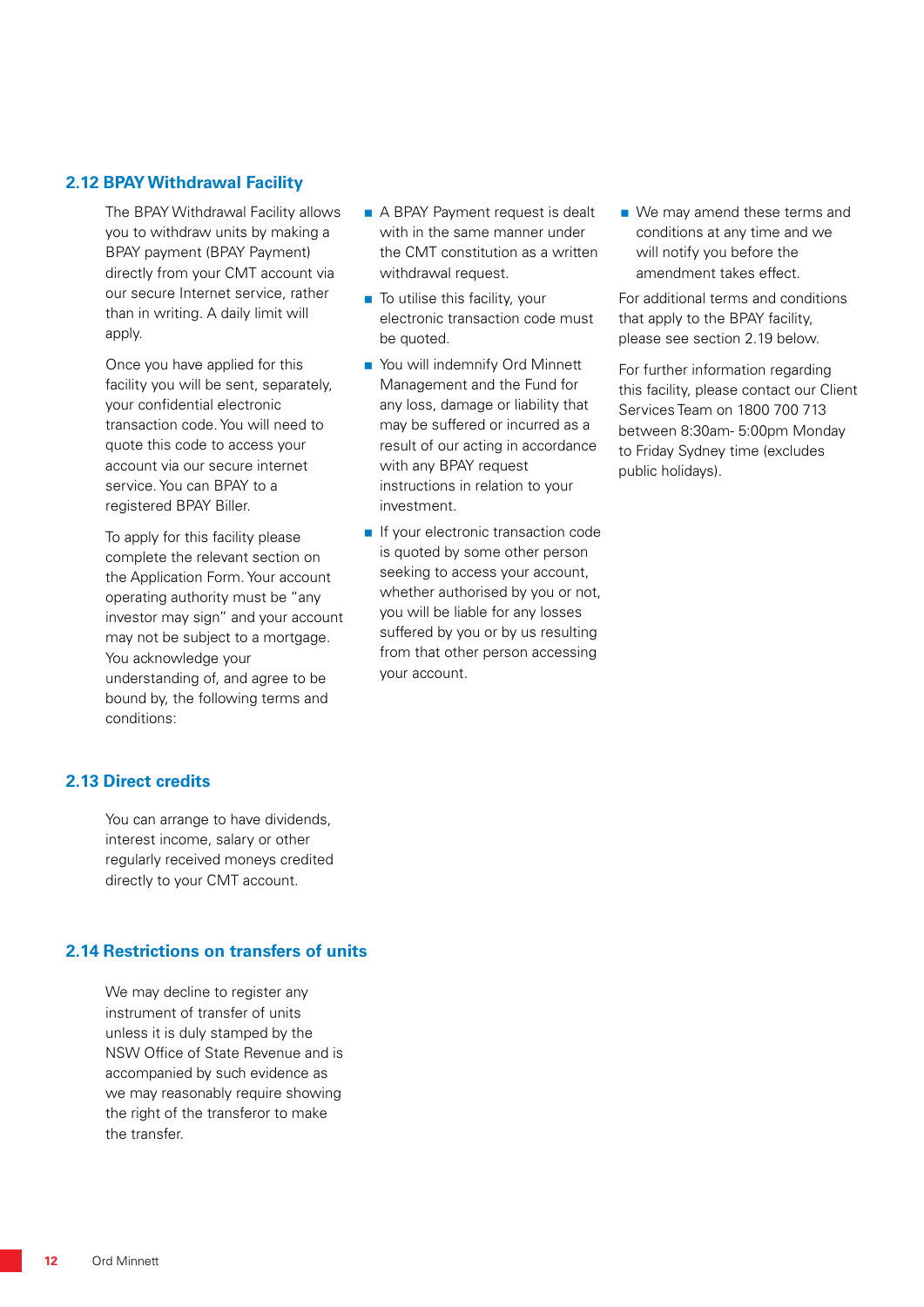#### **2.15 Operating Authority**

You may nominate in the Application Form whether you require signatures from all investors to operate the account, or that any investor may operate the account individually.

If you nominate any investor to sign, any instructions received by any investor on the account are deemed to be authorised by all investors.

You may change your operating authority nomination at any time by writing to us.

**Note: To access online transaction services the operating authority on your account must be set to any investor to sign.**

#### **2.16 Anti-money laundering and counterterrorism**

In order to meet our obligations under the Anti-Money Laundering and Counter-Terrorism Financial Act 2006 (Cth) (**AML Act**), we may require further information from you to undertake a detailed verification of your identity and the source of any application payments. If you do not provide us with this information, or there is a delay, we may not be able to open an account for you.

We are not responsible for any loss incurred by you as a result of our assessment which may either delay an account being opened or result in an application being declined, when the actions are necessary for us to comply with the AML Act.

We may also require further information from you from time to time to comply with our obligations under the AML Act and you undertake to provide us with all additional information and assistance that we may reasonably

require in order to comply with our obligations under the AML Act.

By applying to invest in the Fund, you warrant that:

- vou are not aware and have no reason to suspect that:
- $\blacksquare$  the monies used to fund your investment in the Fund have been or will be derived from or related to any money laundering, terrorism financing or other illegal activities, whether prohibited under Australian law, international law or convention or by agreement; or
- $\blacksquare$  the proceeds of your investment will be used to finance any illegal activities; and
- vou are not a politically exposed person or organisation.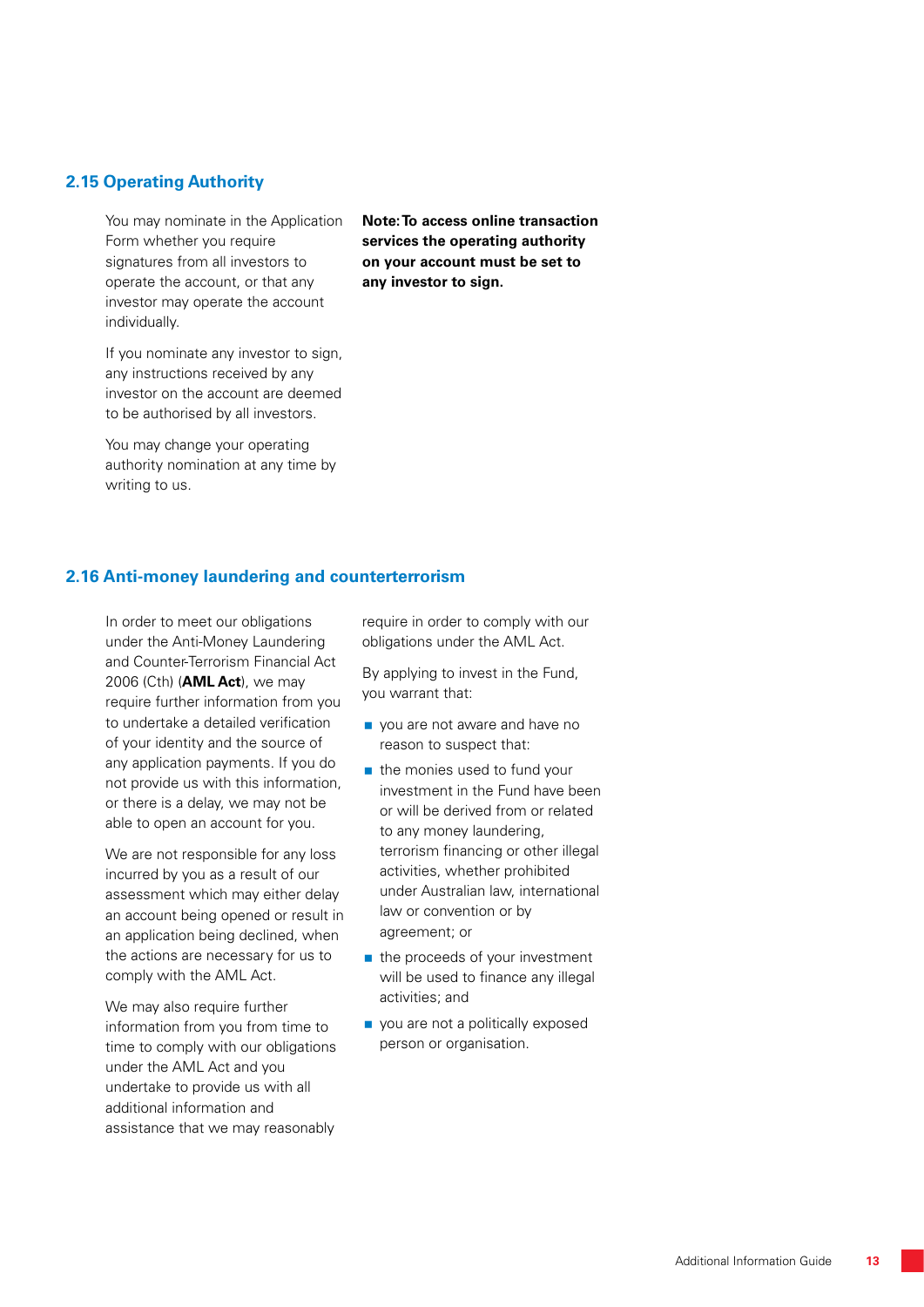#### **2.17 What if there is a mortgagee noted on the register in respect of my units?**

If we permit a mortgage to be noted on the register, unless the mortgagee otherwise consents or requests removal of the mortgagee's details from the unit register, withdrawal proceeds will only be paid as directed by the mortgagee.

#### **2.18 Use of Internet Services**

#### Security

Whilst we have security procedures in place, someone trying to use your account or impersonate you may contact us about your account and attempt to change your details and/or make a withdrawal.

We will not be liable for any losses which occur on instructions that you have not authorised but which appear to be authorised by you.

We may have additional requirements for receiving instructions from you. You will be notified if this affects your instructions.

#### Electronic Transaction Code

You must keep your electronic transaction code (**ETC**) secret. You should not disclose your ETC to anyone or record it in a way which could affect its confidentiality. We will not be liable for any losses that may be incurred because we acted on instructions received which used your ETC, whether or not these instructions were authorised by you.

You must tell us immediately if you think that someone else has accessed your account, or if someone else may know your ETC. We will stop access to the account and issue a new ETC as soon as reasonably practicable.

#### Access to your account via the internet

You can tell us if you want to permanently stop using internet access for your CMT account by sending us an original signed request. We will block internet access to your account on the second Business Day after we receive that request. Until your account is blocked, all of these terms and conditions continue to apply. We can cancel or restrict your access at any time and for any reason.

We will take all reasonable steps to make sure that the information that you access through our internet service is up-to-date and correct, however we do not guarantee or warrant that your access to your CMT account via our internet service will be uninterrupted or error free.

If access to the website is unavailable, delayed or limited, or if the website does not operate quickly or efficiently, you may be unable to transmit your instructions, transactions and other matters, or such instructions may not be promptly executed or you may be unable to retrieve information on a timely basis. Accordingly, you agree that you will not use the website or email for the communication of any instructions to us that are critical or time sensitive. We will not be

required to act upon any such types of instructions and will not be liable for any actions taken or omissions to act as a result of any communication from the website or email message you send to us. If your operations depend on such communications with us, and such communications are disrupted or delayed, you may suffer losses.

If you are joint account holders, when one of you registers for the Internet Withdrawal Facility or the BPAY Withdrawal Facility, both of you are taken to have agreed to any transactions on your account initiated via our internet service.

#### Transacting via the internet

We will not be liable for any losses that occur because we did not receive an instruction or received an instruction that appeared to be incomplete or contain errors. If there are any government fees and charges incurred by us in relation to your use of this service we can debit these from your account.

We can amend these terms and conditions at any time without notice to you. We recommend that you check these terms and conditions on a regular basis by accessing our website at www. ords.com.au/document-repository.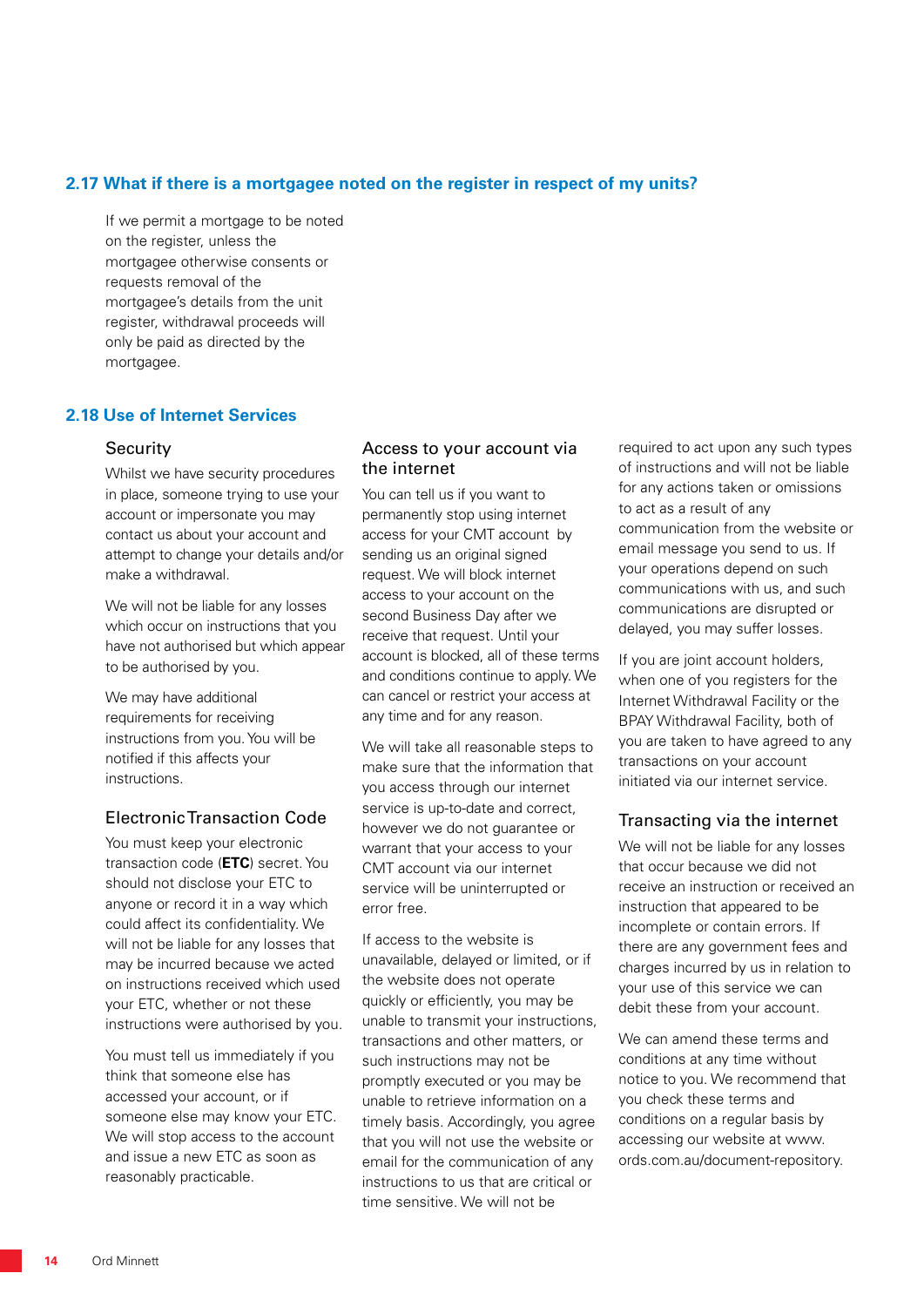# **2.19 BPAY withdrawal facility – Additional terms & conditions**

#### 1. Payments

1.1 We will not accept an order to stop a BPAY Payment once you have instructed us to make that BPAY Payment.

1.2 You should notify us immediately if you become aware that you may have made a mistake (except when you make an underpayment - for those errors see clause 1.6 below) when instructing us to make a BPAY Payment, or if you did not authorise a BPAY Payment that has been made from your account. Clause 2 describes when and how we will arrange for such a BPAY Payment (other than in relation to an underpayment) to be refunded to you.

1.3 Subject to clause 10 - Cut off Times, Billers who participate in the BPAY Scheme (as defined in clause 3.1 below) have agreed that a BPAY Payment you make will be treated as received by the Biller to whom it is directed:

- (a) on the date you make that BPAY Payment, if you tell us to make the BPAY Payment before our Payment Cut Off Time on a Business Day (as defined in clause 15 below); or
- (b) on the next Business Day, if you tell us to make a BPAY Payment after our Payment Cut Off Time on a Business Day, or on a non Business Day.

1.4 A delay may occur in processing a BPAY Payment where:

- (a) there is a public or bank holiday on the day after you tell us to make a BPAY Payment;
- (b) you tell us to make a BPAY Payment either on a day which is not a Business Day or after the

Payment Cut off Time on a Business Day;

- (c) another financial institution participating in the BPAY Scheme does not comply with its obligations under the BPAY Scheme; or
- (d) a Biller fails to comply with its obligations under the BPAY Scheme.

1.5 While it is expected that any delay in processing under this agreement for any reason set out in clause 1.4 will not continue for more than one Business Day, any such delay may continue for a longer period.

1.6 You must be careful to ensure that you tell us the correct amount you wish to pay. If you instruct us to make a BPAY Payment and you later discover that the amount you told us to pay was less than the amount you needed to pay, you can make another BPAY Payment for the difference between the amount actually paid to a Biller (as defined in clause 3.1 below) and the amount you needed to pay.

# 2. Liability

# ePayment Code

2.1 Ord Minnett Management has not signed up to the ePayment Code.

Under this clause 2 you are liable for an unauthorised or fraudulent payment made from your CMT account. Your liability is the amount of any unauthorised or fraudulent payment.

2.2 We will attempt to make sure that your BPAY Payments are processed promptly by the participants in the

BPAY Scheme, including those Billers to whom your BPAY Payments are to be made. You must promptly tell us if:

- vou become aware of any delays or mistakes in processing your BPAY Payments;
- if you did not authorise a BPAY Payment that has been made from your account; or
- $\blacksquare$  if you think that you have been fraudulently induced to make a BPAY Payment.

We will attempt to rectify any such matters in relation to your BPAY Payments in the way described in this clause. However, except as set out in this clause 2 and clause 13, we will not be liable for any loss or damage you suffer as a result of using the BPAY Scheme.

The longer the delay between when you tell us of the error and the date of your BPAY Payment, the more difficult it may be to perform the error correction. For example, we or your Biller may not have sufficient records or information available to us to investigate the error. If this is the case, you may need to demonstrate that an error has occurred, based on your own records, or liaise directly with the Biller to correct the error.

# Mistaken payments

2.3 If a BPAY Payment is made to a person or for an amount, which is not in accordance with your instructions (if any), and your account was debited for the amount of that payment, we will investigate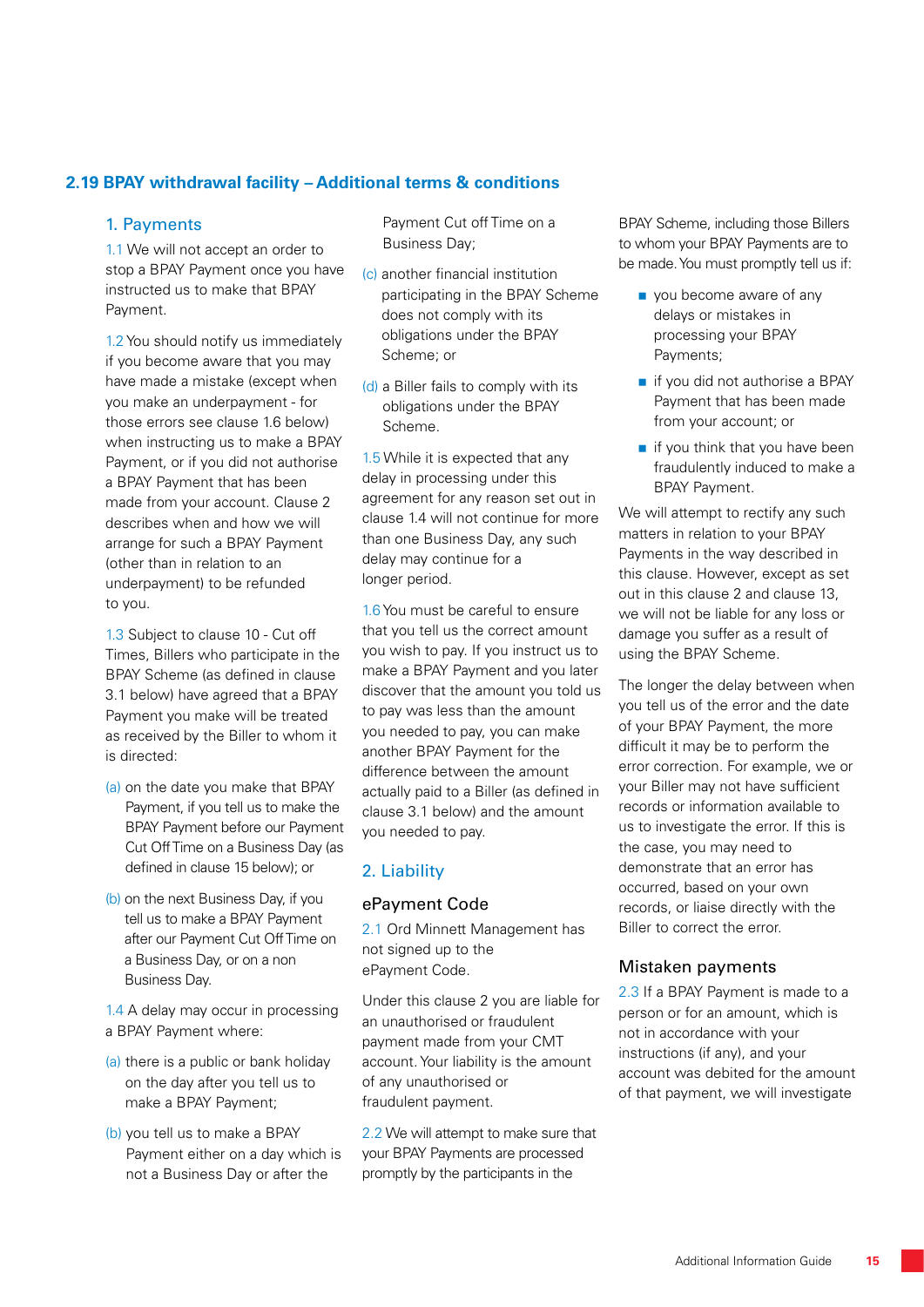the payment. However, if you were responsible for a mistake resulting in that payment and we cannot recover the amount of that payment from the person who received it within 20 Business Days of us attempting to do so, you must pay us that amount.

#### Unauthorised payments

2.4 If a BPAY Payment is made in accordance with a payment direction, which appeared to us to be from you or on your behalf but for which you did not give authority, we will investigate the payment. However, you must pay us the amount of that unauthorised payment if:

- (a) we can not recover within 20 Business Days of us attempting to do so that amount from the person who received it, and
- (b) the payment was made as a result of a payment direction, which did not comply with our prescribed security procedures for such payment directions.

#### Fraudulent payments

2.5 If a BPAY Payment is induced by the fraud of a person involved in the BPAY Scheme, then that person should refund you the amount of the fraud-induced payment. However, if that person does not refund you the amount of the fraud-induced payment, you must bear the loss unless some other person involved in the BPAY Scheme knew of the fraud or would have detected it with reasonable diligence, in which case that person must refund you the amount of the fraud-induced payment.

# Resolution principles

2.6 If a BPAY Payment you have made falls within the type described in clause 2.4 and also clause 2.3 or

2.5, then we will apply the principles stated in clause 2.4.

If a BPAY Payment you have made falls within both the types described in clauses 2.3 and 2.5, then we will apply the principles stated in clause 2.5.

# Indemnity

2.7 You indemnify us against any loss or damage we may suffer due to any claim, demand or action of any kind brought against us arising directly or indirectly because you:

- (a) did not observe any of your obligations under these terms and conditions; or
- (b) acted negligently or fraudulently in connection with this agreement.

# Biller consent

2.8 If you tell us that a BPAY Payment made from your account is unauthorised, you must first give us your written consent addressed to the Biller who received that BPAY Payment, consenting to us obtaining from the Biller information about your account with that Biller or the BPAY Payment, including your customer reference number and such information as we reasonably require to investigate the BPAY Payment. If you do not give us that consent, the Biller may not be permitted under law to disclose to us the information we need to investigate or rectify that BPAY Payment.

# 3 BPAY Scheme

3.1 We are a member of the BPAY Scheme.

The BPAY Scheme is an electronic payments scheme through which you can ask us to make payments on your behalf to organisations (Billers) who tell you that you can

make payments to them through the BPAY Scheme (BPAY Payments).

We will tell you if we are no longer a Member of the BPAY Scheme. For the purposes of the BPAY Scheme, we may also be a Biller.

3.2 When you tell us to make a BPAY Payment, you must give us the information specified in clause 6 below. We will then debit your account with the amount of that BPAY Payment.

#### 4. How to use the BPAY Scheme

4.1 BPAY Payments can be made from your CMT account.

4.2 The BPAY Withdrawal facility allows you to withdraw units by making a BPAY payment rather than withdrawing in writing. Once you have applied for this facility you will be sent, separately, your confidential electronic transaction code. You will need to quote this code to access your account.

4.3 If there is any inconsistency between the terms and conditions applying to the account and the BPAY terms and conditions, the BPAY terms and conditions will apply to the extent of that inconsistency. The EFT Code of Conduct does not apply.

4.4 The payer acknowledges that the receipt by a Biller of a mistaken or erroneous payment does not or will not constitute under any circumstances part or whole satisfaction of any underlying debt owed between the payer and that Biller.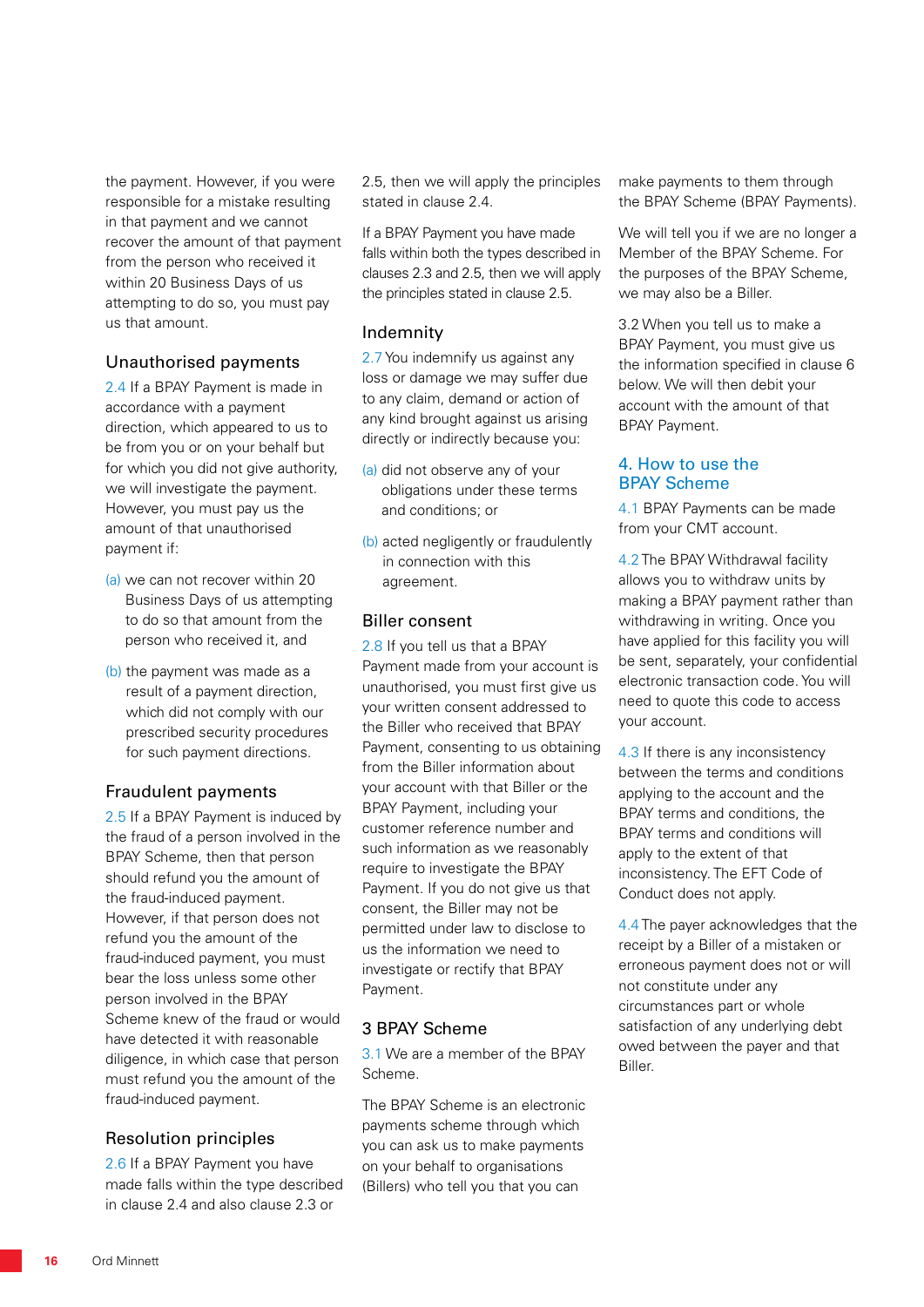# 5. Valid payment direction

We will treat your instruction to make a BPAY Payment as valid if, when you give it to us you comply with the security procedures specified in this Guide.

# 6. Information you must give us

The information you must give us to instruct us to make a BPAY Payment is:

(a) your electronic transaction code must be quoted.

You acknowledge that we are not obliged to effect a BPAY Payment if you do not give us all of the above information or if any of the information you give us is inaccurate.

# 7. Payment queries

Ord Minnett Management is a member of the Financial Ombudsman Service.

Please refer to the complaints information in section 8 of the CMT PDS.

# 8. Changes to terms

8.1 We can change these terms at any time.

8.2 We will tell you about any changes by emailing the new conditions to you and posting the new conditions on our web site.

# 9. Suspension

9.1 We may suspend your right to participate in the BPAY Scheme at any time.

9.2 The circumstances in which we may suspend your right to participate are:

- Non compliance with any of these Terms & Conditions of the BPAY Withdrawal Facility; or
- *if you or someone acting on your behalf, is suspected of acting fraudulently.*

# 10. Cut-off times

If you tell us to make a payment before the time specified below, it will in most cases be treated as having been made on the same day.

Cut-off times: 11.00am on a Business Day

However, the payment may take longer to be credited to a Biller if you tell us to make a Payment on a Saturday, Sunday or a public holiday or if another participant in the BPAY Scheme does not process a Payment as soon as they receive its details.

# 11. When a Biller cannot process a payment

If we are advised that your payment cannot be processed by a Biller, we will:

- (a) advise you of this;
- (b) credit your account with the amount of the BPAY Payment; and
- (c) take all reasonable steps to assist you in making the BPAY Payment as quickly as possible.

# 12. Account records

You should check your account records carefully and promptly report to us as soon as you become aware of them, any BPAY Payments that you think are errors or are BPAY Payments that you did not authorise or you think were made by someone else without your permission.

# 13. Consequential damage

This clause does not apply to the extent that it is inconsistent with or contrary to any applicable law or code of practice to which we have subscribed. If those laws or that code would make this clause illegal, void or unenforceable or impose an obligation or liability which is

prohibited by those laws or that code, this clause is to be read as if it were varied to the extent necessary to comply with those laws or that code or, if necessary, omitted.

We are not liable for any consequential loss or damage you suffer as a result of using the BPAY Scheme, other than due to any loss or damage you suffer due to our negligence or in relation to any breach of a condition or warranty implied by law in contracts for the supply of goods and services and which may not be excluded, restricted or modified at all or only to a limited extent.

# 14. Privacy

14.1 If you register to use the BPAY Scheme, you agree to our disclosing to Billers nominated by you and if necessary the entity operating the BPAY Scheme (BPAY Pty Ltd) or any other participant in the BPAY Scheme and any agent appointed by any of them from time to time, including Cardlink Services Limited, that provides the electronic systems needed to implement the BPAY Scheme:

- (a) such of your personal information (for example your name, email address and the fact that you are our customer) as is necessary to facilitate your registration for or use of the BPAY Scheme; and
- (b) such of your transactional information as is necessary to process your BPAY Payments. Your BPAY Payments information will be disclosed by BPAY Pty Ltd, through its agent, to the Biller's financial institution.

14.2 You must notify us, if any of your personal information changes and you consent to us disclosing your updated personal information to all other participants in the BPAY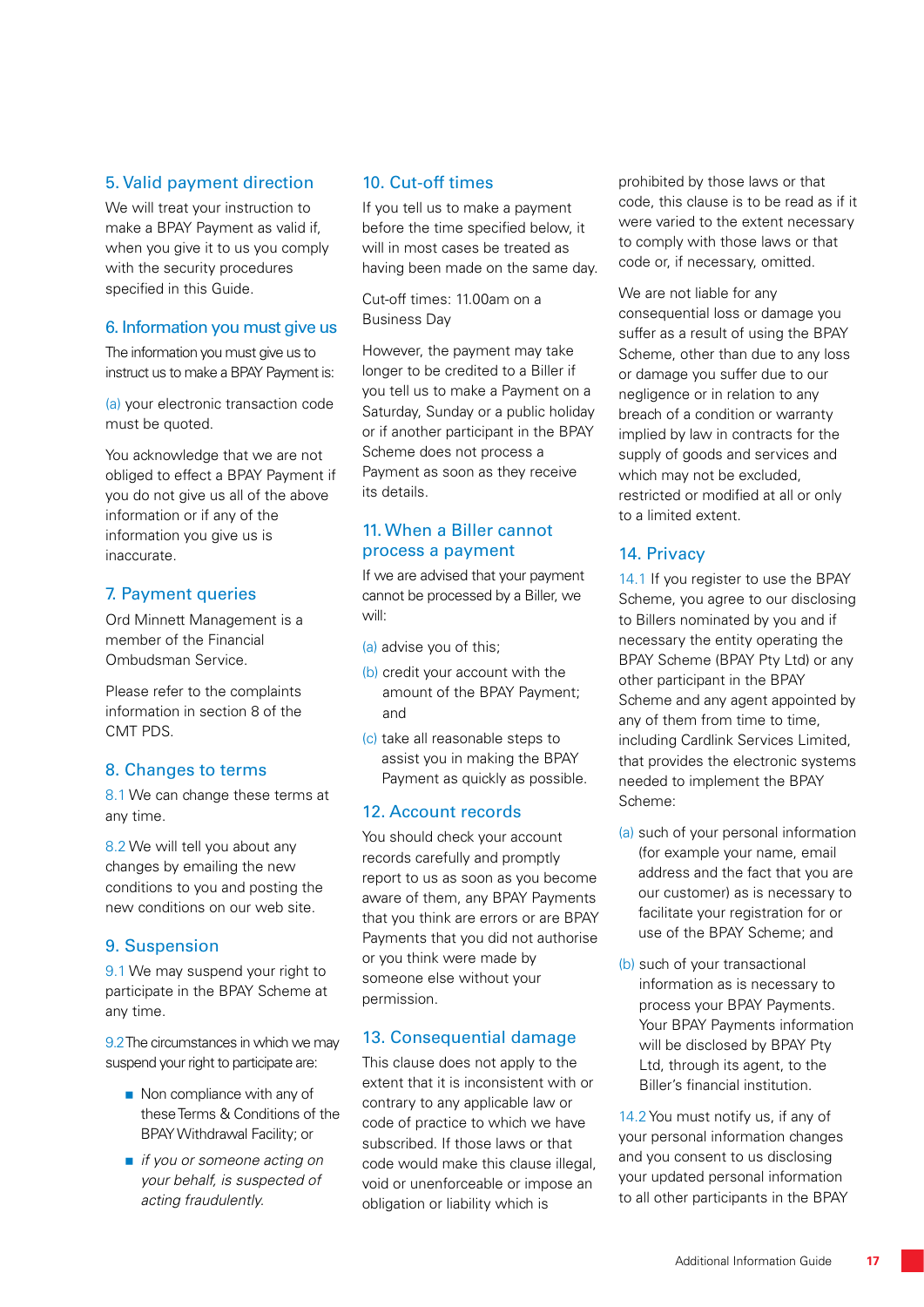Scheme referred to in clause 14.1, as necessary.

14.3 You can request access to your information held by us, BPAY Pty Ltd or its agent, Cardlink Services Limited at their contact details listed in the Definitions clause 15.

14.4 If your personal information detailed above is not disclosed to BPAY Pty Ltd or its agent, it will not be possible to process your requested BPAY Payment.

#### 15. Definitions

Biller - see clause 3.1.

BPAY Pty Ltd ABN 69 079 137 518

of Level 11, 1 York Street, Sydney, NSW 2000.

Telephone (02) 82520500.

Cardlink Services Limited ABN 60 003 311 644 of Cnr. Park Road and South Parade, Auburn, New South Wales, Australia. Telephone (02) 9646 9222.

Payment Cut Off Time - with respect to a Business Day, the time specified in clause 10 for that day.

You - the account holder instructing us to make BPAY Payments from time to time. Any other grammatical form of the word "you" has a corresponding meaning.

#### **2.20 Personal information**

When opening a Fund account with Ord Minnett Management, you provide us with personal information such as your full name, address and telephone numbers. Other personal information collected may include proof of identity, personal financial details, and tax file numbers. Naturally we consider this information to be confidential and take all reasonable steps to protect it under Ord Minnett Management's privacy policy.

#### Purpose of collecting personal information

The primary purpose of collecting personal information is for opening and maintaining an account for you (including facilitating distribution payments and communications to you). The information may also be used for the secondary purposes of conducting market or customer satisfaction research, developing and identifying products that may interest you and (unless you ask us not to) providing you with information about other products and services offered by Ord Minnett Management, related parties or other organisations.

If at any time you do not wish to receive information about other products and services, please inform us in writing or contact our Privacy Officer.

We may also use and disclose the personal information you provide us for the purposes of complying with our obligations under the AML Act in Australia.

# Disclosure to third parties

Your personal information may be disclosed to related parties of Ord Minnett Management, government agencies, agents and contractors including print service providers and mail houses, our insurers, as required by law and any person to the extent necessary, in our view, in order to carry out your instructions.

If you change your Instructing Dealer or decide you no longer wish your Instructing Dealer to have access to personal information that we hold about you, then you need to advise us and your Instructing Dealer in writing.

We may also use and disclose the personal information you provide us for the purposes of complying with our obligations under the AML Act in Australia.

# Providing the information

It is not compulsory to provide certain personal information requested by us. However, if some of the personal information is not provided by you, we may not be able to open an account for you.

#### Access to your information

You can correct and update the personal information we hold about you by contacting your adviser or our Privacy Officer in writing.

If you wish to access and review personal information you must submit a written request outlining the relevant terms of reference for the attention of the Privacy Officer. We will endeavour to process and respond to requests in a timely manner.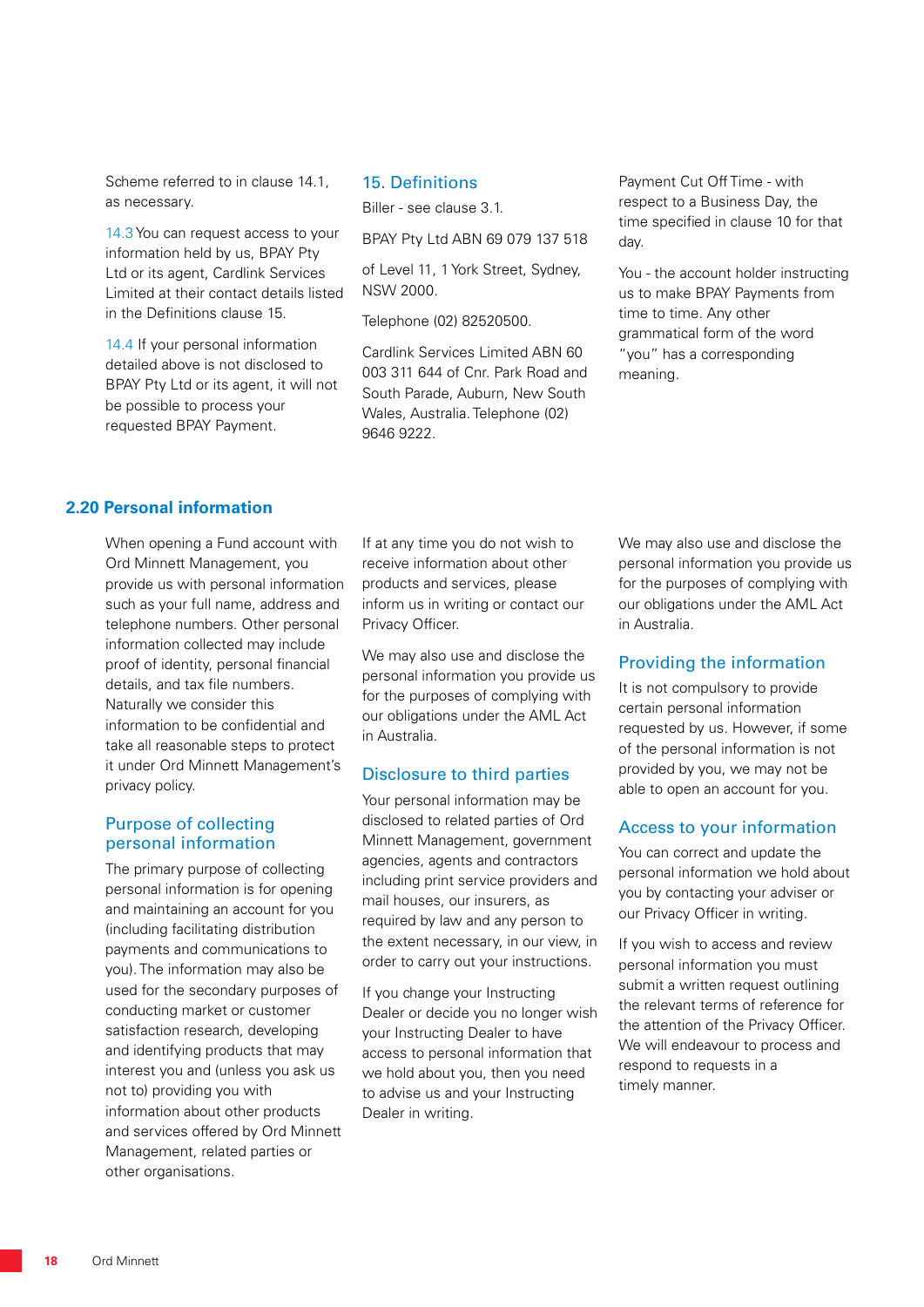### **Contacts**

You may at any time request a copy of our privacy policy from our Privacy Officer or by accessing it from our website, www.ords.com. au. If you have any questions regarding the Ord Minnett Management privacy policy or how your information is treated, please contact:

Privacy Officer Ord Minnett Management Limited Level 8 NAB House 255 George Street Sydney NSW 2000 (GPO Box 2613 Sydney NSW 2001)

Telephone: + 61 2 8216 6400 Facsimile: + 61 2 8216 6411

# **2.21 Structure of the Ord Minnett Fund**

The Fund is organised as a unit trust. Ord Minnett Management is the responsible entity of the Fund which are governed by Constitutions which set out your and our rights and obligations. A copy of the Constitution may be inspected at our Sydney office.

#### Duties of the Responsible Entity

As the responsible entity, we are required to act in the best interests of unit holders and comply with the Constitution of the Fund and the Corporations Act.

We are required to administer the Fund, value the assets of the Fund, issue units and meet withdrawal requests in each case on the terms or conditions set out in the **Constitutions** 

We can also be removed, replaced or retire in accordance with the provisions of the Constitutions and the Corporations Act.

#### Custodian

RBC Investor Services Trust has been appointed by us as the custodian for the Fund (**Custodian**). Under the terms of a custody agreement the Custodian holds such assets and title documents of the Fund as Ord Minnett Management may direct. The custody agreement sets out the Custodian's role and its rights and obligations and includes a clause limiting its liability. The Custodian does not guarantee the return of any investment, any tax deduction availability or performance of any investments available through the Fund. It is not the role of the Custodian to protect the rights and interests of investors in the Fund and the Custodian has no supervisory role in relation to the operation of the Fund.

#### What are my rights?

As a unit holder in the Fund, you are entitled to a beneficial interest in the Fund. However, this does not entitle you to participate in the

management of the Fund, or the assets in which the Fund have invested.

You may, however, attend and vote at meetings of unit holders.

#### What are my liabilities under the Constitutions?

Under the Constitution the liability of a unit holder is limited to its investment in the Fund.

#### Can the Constitutions be varied?

We may, by supplemental deed, amend the Constitutions. Under the Corporations Act, if the amendment would adversely affect your rights, we must hold a meeting to have the amendment approved.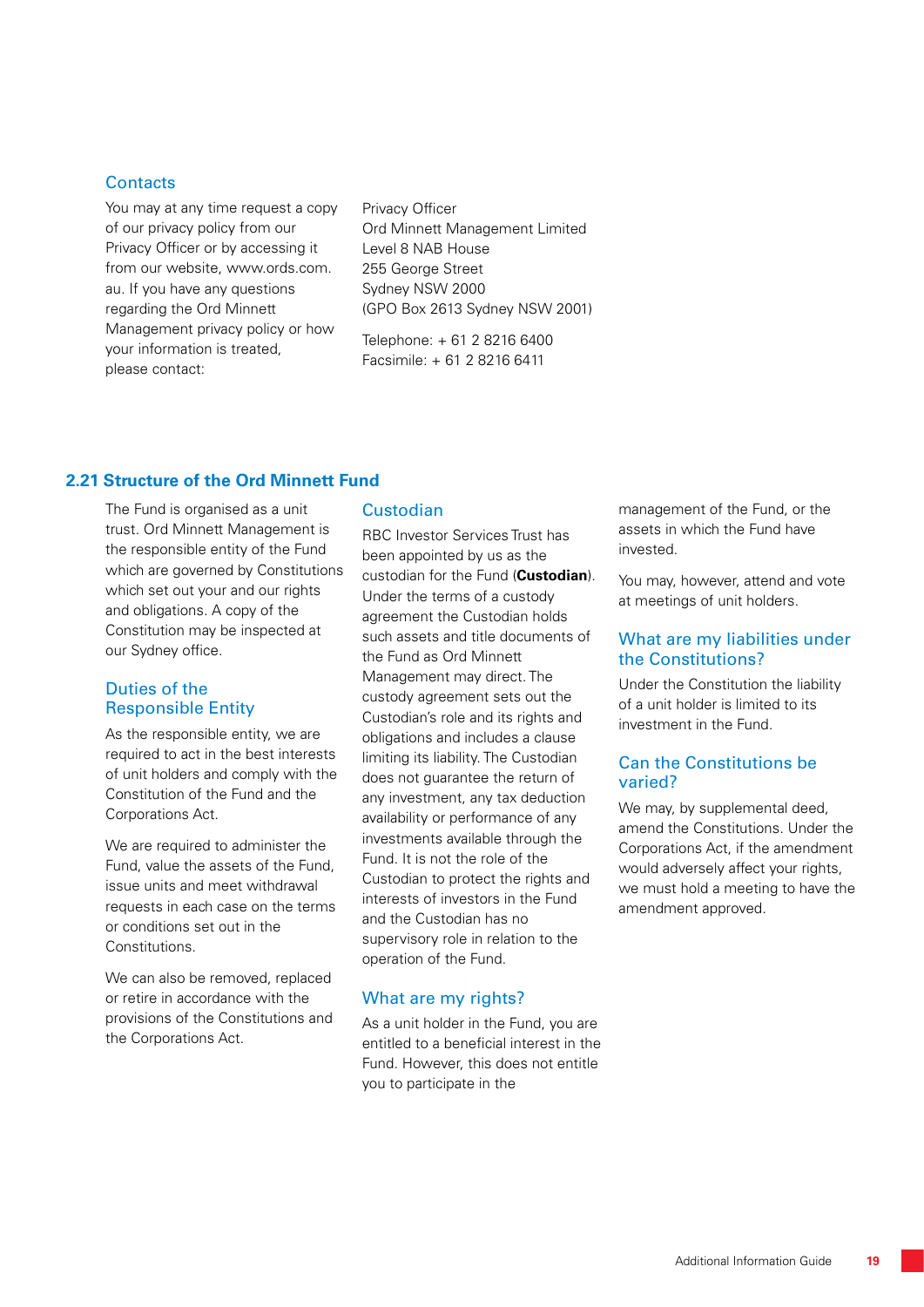#### Consents and other information

RBC Investor Services Trust (as Custodian) has given and, before the date of this Guide, has not withdrawn, its written consent to be named as Custodian. The Custodian has not been involved in the preparation, nor authorised or caused the issue, of this Guide or

the PDS. Other than in relation to the references made to it, the Custodian takes no responsibility for the contents of this Guide or the PDS and makes no quarantee of the success of the CMT or the repayment of capital or any particular rate of capital or income return.

# 3 Benefits of investing in the Fund

#### **3.1 Trust reporting to investors**

To keep you informed about your investment, we will send you the following information.

#### Transaction and periodic statements

A statement for your CMT account will be sent every month showing your transactions, the value of your investment, distributions within the period, and any fees applicable. This statement will be sent to the postal address you provide unless you have opted in for Electronic Statements.

However, if you wish to find out about transactions other than through your monthly statement you may access our website on www.ords. com.au or please call the Client Services Team on 1800 700 713.

#### Annual statements

After the end of each financial year, the following will be available to you:

#### 1 Income Tax statement information

This statement will assist you in completing your tax return and will detail any tax deducted and interest earned.

#### 2 Audited financial statements

Audited finanical statement for the CMT will be available within 90 days of 30 June. These statements can be found by visiting our website www.ords.com.au/documentrepository.

#### Electronic statements

You may request that the statements detailed above are delivered to you electronically, rather than in paper form. To authorise and instruct this please make this nomination and provide your email address in the Client Information Section in the Application Form.

# Electronic Statements – Terms & Conditions

- We will send statements to the email address noted on the account.
- You will indemnify Ord Minnett Management and the CMT for any loss, damage or liability that may be suffered or incurred as a result of acting in accordance with your instructions to email statements.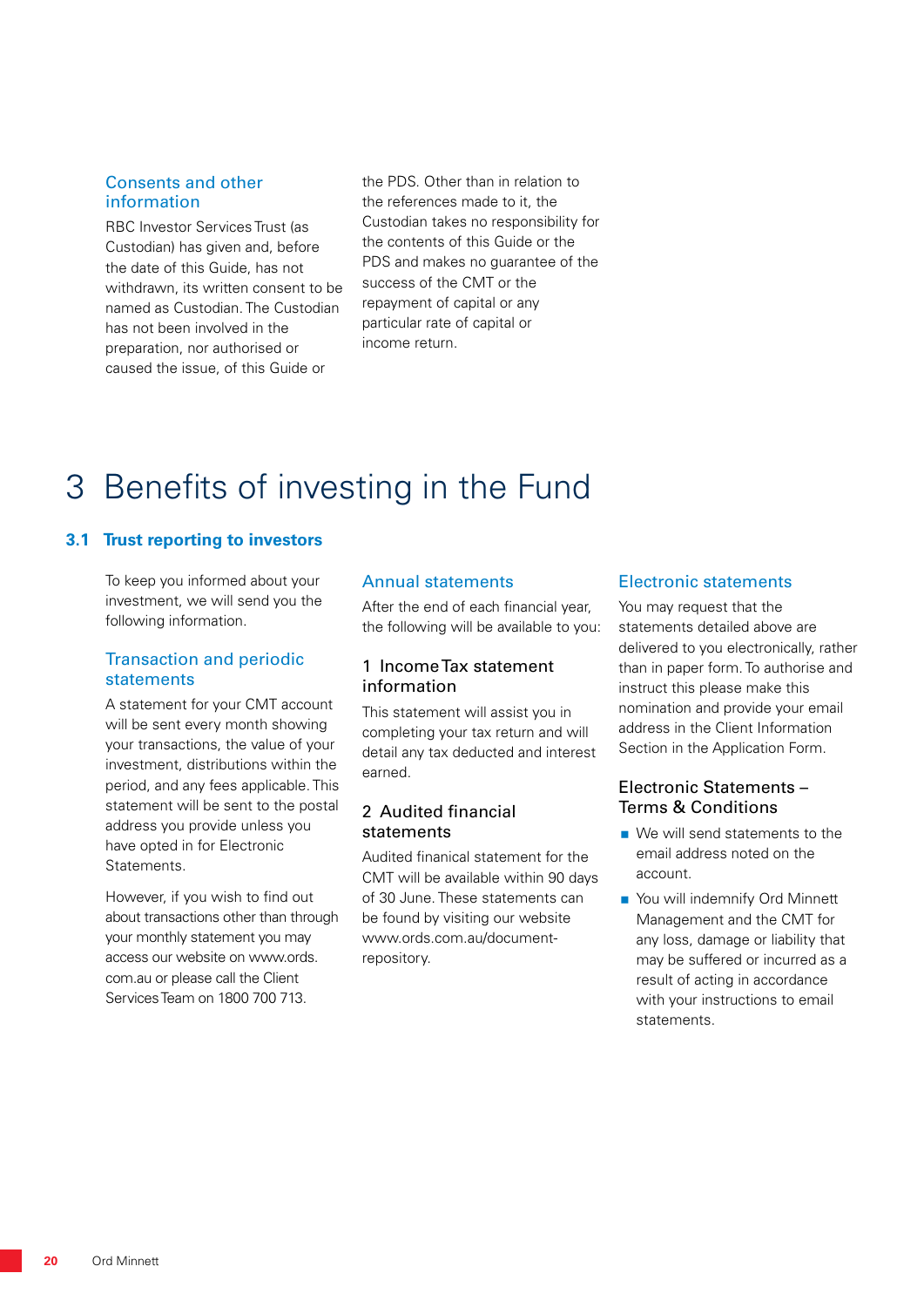# **3.2 Compliance Plan and Compliance Committee**

Ord Minnett Management has a compliance plan in place for the Fund which has been lodged with ASIC. There are also documented compliance review procedures that must conform to the requirements of the compliance plan. The plan and the procedures are in place to ensure that we comply with our obligations under the Fund' constitutions and the Corporations Act.

Ord Minnett Management has also established a compliance committee with two external members and one internal member. Ord Minnett Management reports on its compliance with the compliance plan to this committee on a quarterly basis.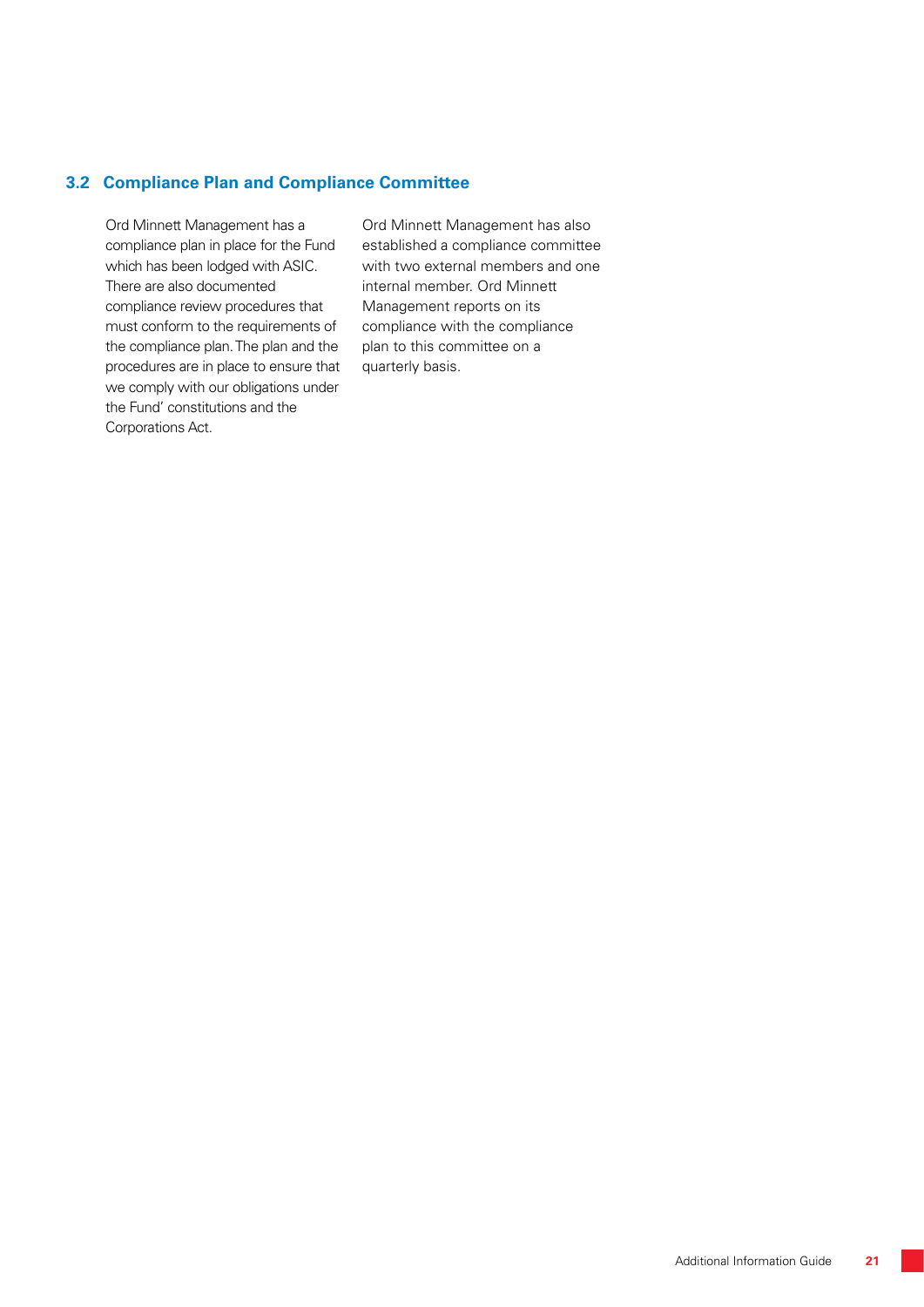# 4 Fees and costs

# **4.1 Fees and other costs**

This document shows fees and other costs that you may be charged. These fees and costs may be deducted from your money, from the returns on your investment or from the fund assets as a whole.

Taxes and insurance costs are set out in another part of this document. You should read all the information about fees and costs because it is important to understand their impact on your investment.

| Type of fee or cost                                        | Amount                                                                                                                                                                | How and when paid                                                                                            |  |  |  |  |
|------------------------------------------------------------|-----------------------------------------------------------------------------------------------------------------------------------------------------------------------|--------------------------------------------------------------------------------------------------------------|--|--|--|--|
| Fees when your money moves in or out of the Fund           |                                                                                                                                                                       |                                                                                                              |  |  |  |  |
| Establishment fee: The fee to                              | Nil                                                                                                                                                                   | Not applicable                                                                                               |  |  |  |  |
| open your investment                                       |                                                                                                                                                                       |                                                                                                              |  |  |  |  |
| Contribution fee: The fee on<br>each amount contributed to | Nil                                                                                                                                                                   | Not applicable                                                                                               |  |  |  |  |
| your investment                                            |                                                                                                                                                                       |                                                                                                              |  |  |  |  |
| Withdrawal fee: The fee on                                 | Nil                                                                                                                                                                   | Not applicable                                                                                               |  |  |  |  |
| each amount you take out of                                |                                                                                                                                                                       |                                                                                                              |  |  |  |  |
| your investment                                            |                                                                                                                                                                       |                                                                                                              |  |  |  |  |
| Termination fee: The fee to                                | Nil                                                                                                                                                                   | Not applicable                                                                                               |  |  |  |  |
| close your investment                                      |                                                                                                                                                                       |                                                                                                              |  |  |  |  |
| Management costs                                           |                                                                                                                                                                       |                                                                                                              |  |  |  |  |
| The fees and costs for<br>managing your investment         | Responsible Entity fee of<br>up to 0.87% per annum<br>(including GST less RITC)<br>of the asset value of the<br>Fund (Responsible Entity<br>Fee); and up to 0.29% per | The Responsible Entity Fee is accrued daily and is                                                           |  |  |  |  |
|                                                            |                                                                                                                                                                       | reimbursed out of the Fund on a quarterly basis.                                                             |  |  |  |  |
|                                                            |                                                                                                                                                                       | Reimbursable Expenses are accrued daily and are usually                                                      |  |  |  |  |
|                                                            |                                                                                                                                                                       | paid out of the Fund on a quarterly basis, although they may<br>be reimbursed out of the Fund as they arise. |  |  |  |  |
|                                                            |                                                                                                                                                                       |                                                                                                              |  |  |  |  |
|                                                            | annum (including GST less<br>RITC) of the asset value of                                                                                                              | Further details on the Responsible Entity Fee and<br>Reimbursable Expenses are provided in the "Additional   |  |  |  |  |
|                                                            | the Fund for expenses in                                                                                                                                              | Explanation of Fees and Costs" section in this Section 4.                                                    |  |  |  |  |
|                                                            | operating the Fund for                                                                                                                                                |                                                                                                              |  |  |  |  |
|                                                            | which we are entitled to                                                                                                                                              |                                                                                                              |  |  |  |  |
|                                                            | be reimbursed<br>(Reimbursable Expenses).                                                                                                                             |                                                                                                              |  |  |  |  |
|                                                            |                                                                                                                                                                       |                                                                                                              |  |  |  |  |
| Service fees*                                              |                                                                                                                                                                       |                                                                                                              |  |  |  |  |
| Investment switching fee:                                  | Nil                                                                                                                                                                   | Not applicable                                                                                               |  |  |  |  |
| The fee for changing                                       |                                                                                                                                                                       |                                                                                                              |  |  |  |  |
| investment options                                         |                                                                                                                                                                       |                                                                                                              |  |  |  |  |

\* Other Service Fees apply (see 'Service fees for the CMT' in section 4.7 for more information).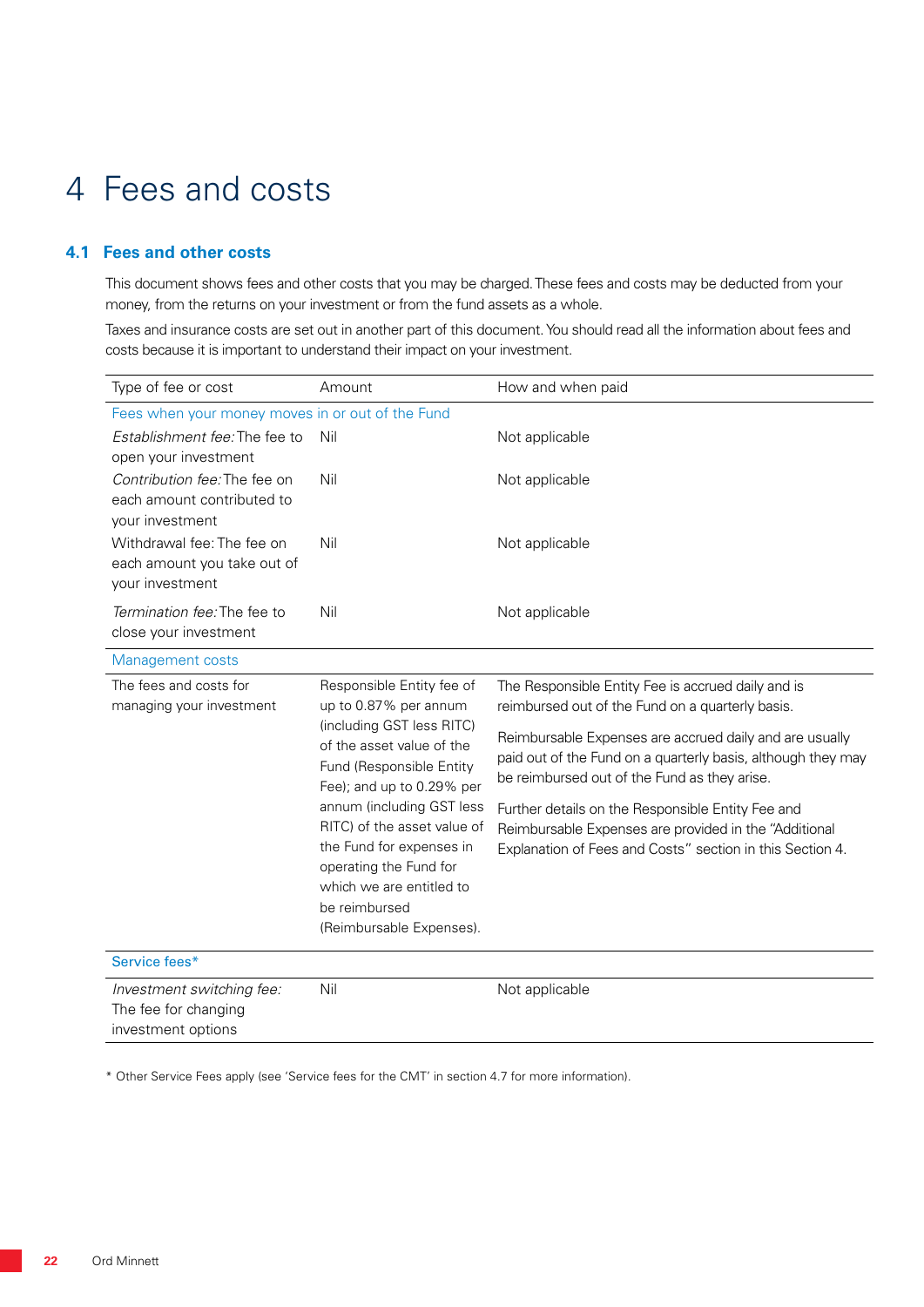# Additional Explanation of Fees and Costs

# **4.2 Management Cost**

The management cost for the Fund covers the general administration and management of the Fund.

Under the Fund constitution, we are entitled to recover all expenses incurred in the proper performance of our duties in respect of the Trust.

Reimbursable expenses include costs for:

- disbursements in connection with the acquisition or disposal of investments in the Fund;
- audit of the Fund's accounts;
- postage and all duties, taxes, levies and other charges in relation to payments to and from unit holders;

# **4.3 Differential Fees**

We may agree with investors who are "wholesale clients" (as defined in the Corporations Act) to rebate or waive some of the management costs on a case by case basis. Ord Minnett group employees may be entitled to a discount of up to all of

the establishment or maintenance of cheque and other payment facilities;

- printing certificates, accounts, distribution statements and cheques;
- postage of accounts and other documents to unit holders;
- **n** maintaining accounting records and keeping the register; and
- other aspects of the administration of the Fund.

We reserve the right to recover unusual Fund expenses such as, without limitation, expenses associated with convening and holding unit holder meetings.

the management costs. Please contact the Client Services Team on 1800 700 713 should you require further information on fees and costs.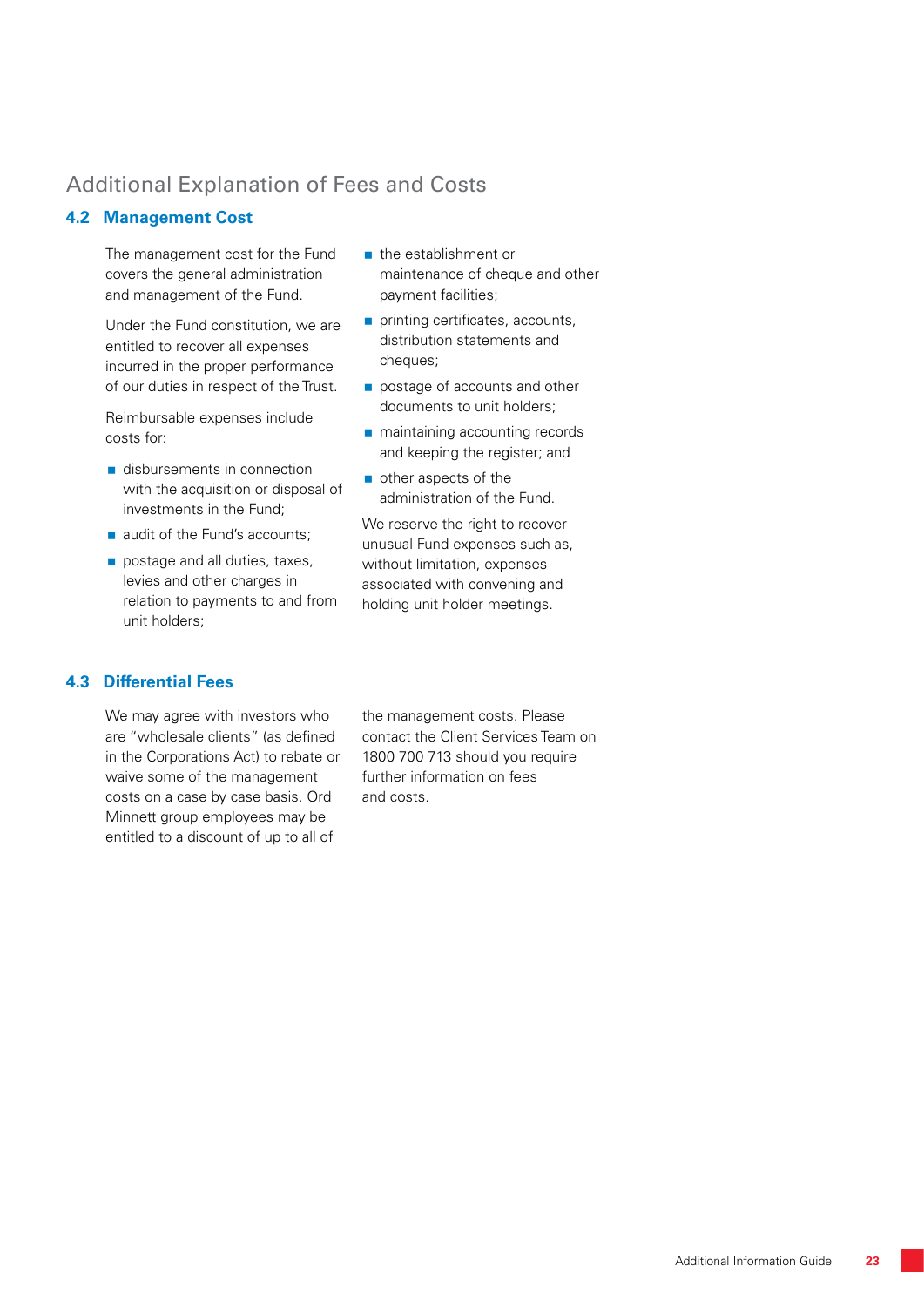#### **4.4 Product access payments**

To the extent that an operator of a master fund or wrap account through which a Fund is made available is permitted by law to receive fee rebates and/or negotiated one-off payments, we may pay such amounts to such an operator, up to the full amount of

# **4.5 Service fees for the CMT**

The following fees relate to the various payment facilities available when you invest in units in the Fund. Please see the section on "Investor Information" for details of these facilities.

It is not our intention to increase any of the service fees below for 12 months following the date of this

our management costs. These amounts are paid by us from our own resources and are not an additional cost to investors.

Guide. However, should we decide to increase our fees for any reason we will notify you 30 days prior to the change.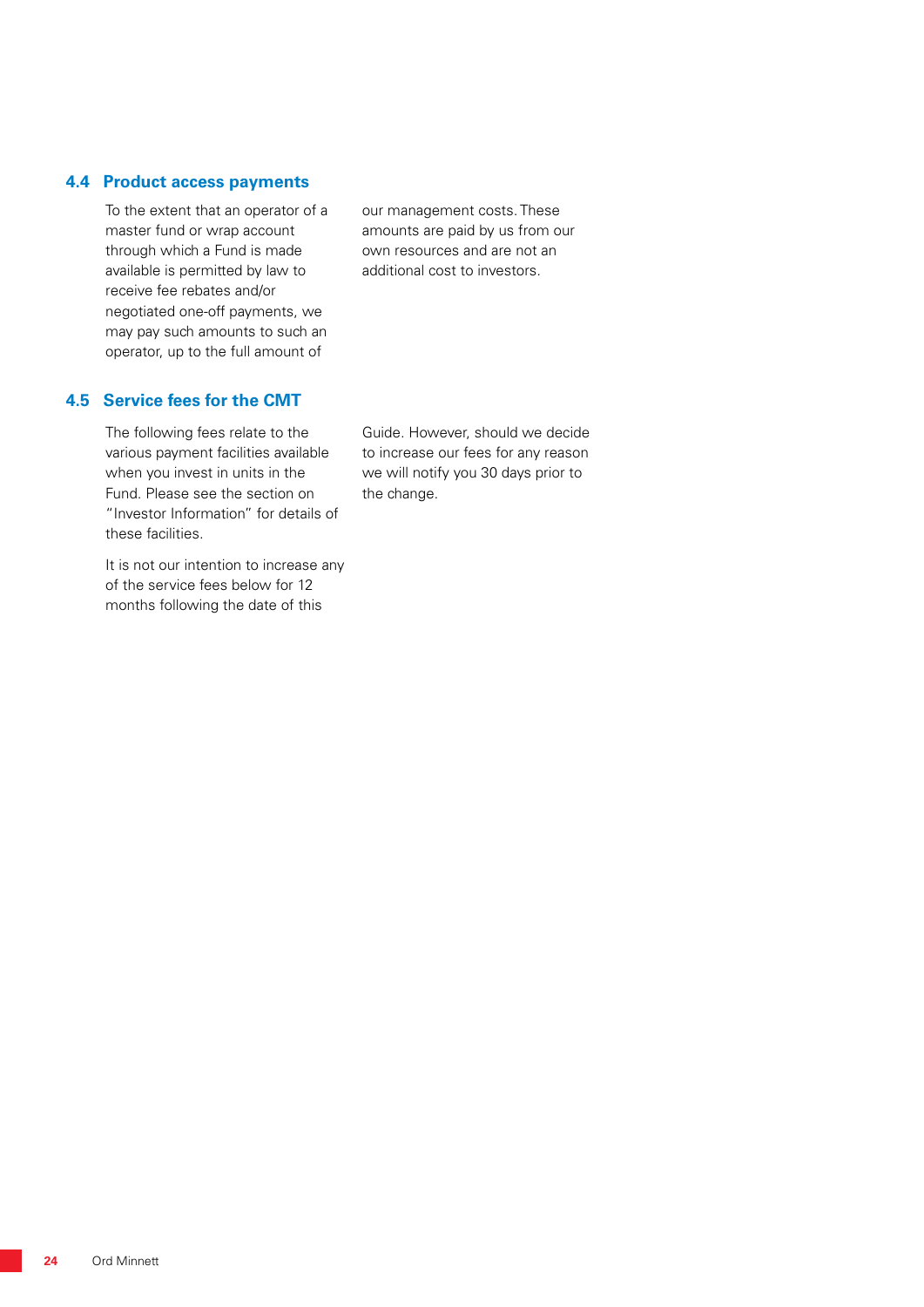### **Service Fees**

| Personal Cheque books                         | 100 cheques | \$32.94                           |
|-----------------------------------------------|-------------|-----------------------------------|
|                                               | 50 cheques  | \$15.99                           |
|                                               | 25 cheques  | \$10.25                           |
| Personal Deposit books                        |             | \$10.25                           |
| Print and Post of Monthly CMT Statement       |             | \$2.50                            |
| Print and Post of Annual CMT Financial Report |             | \$6.00                            |
| Personal cheque presentment fee               |             | Nil                               |
| Stop payment on personal cheque               |             | \$10.00 each                      |
| Dishonour fee on personal cheque              |             | \$22.00 each                      |
| Dishonour of Direct Debit                     |             | \$22.00 each                      |
| Dishonoured cheque deposits                   |             | \$12.00 each                      |
| Dishonour of deposit via Regular Savings Plan |             | \$2.75 each                       |
| Cheque Withdrawals                            |             | \$22.00 each                      |
| Telegraphic transfers - AUD*                  |             | \$33.00 each                      |
| Telegraphic transfers - Other Currency*       |             | \$55.00 each                      |
| RTGS (intra day transfer of cleared funds)    |             | Australian residents \$33.00 each |
| Transaction trace request                     |             | \$20.00                           |

All the above fees include GST

\*Certain telegraphic transfer payments cannot be made to some countries and/or in certain currencies. For further information contact our service centre on 1800 700 713

#### **4.6 Withdrawal Fee**

We are entitled to charge a fee of a quarter of one cent (excluding GST) per unit in relation to any withdrawals made for units which have been issued to you for less than 30 days before you make a withdrawal request. In addition to this, we are entitled to charge a

further quarter of one cent (including GST) per unit if your withdrawal request is for less than 1000 units or the dollar value of your withdrawal is less than \$1,000.

However, we do not currently charge either of these fees.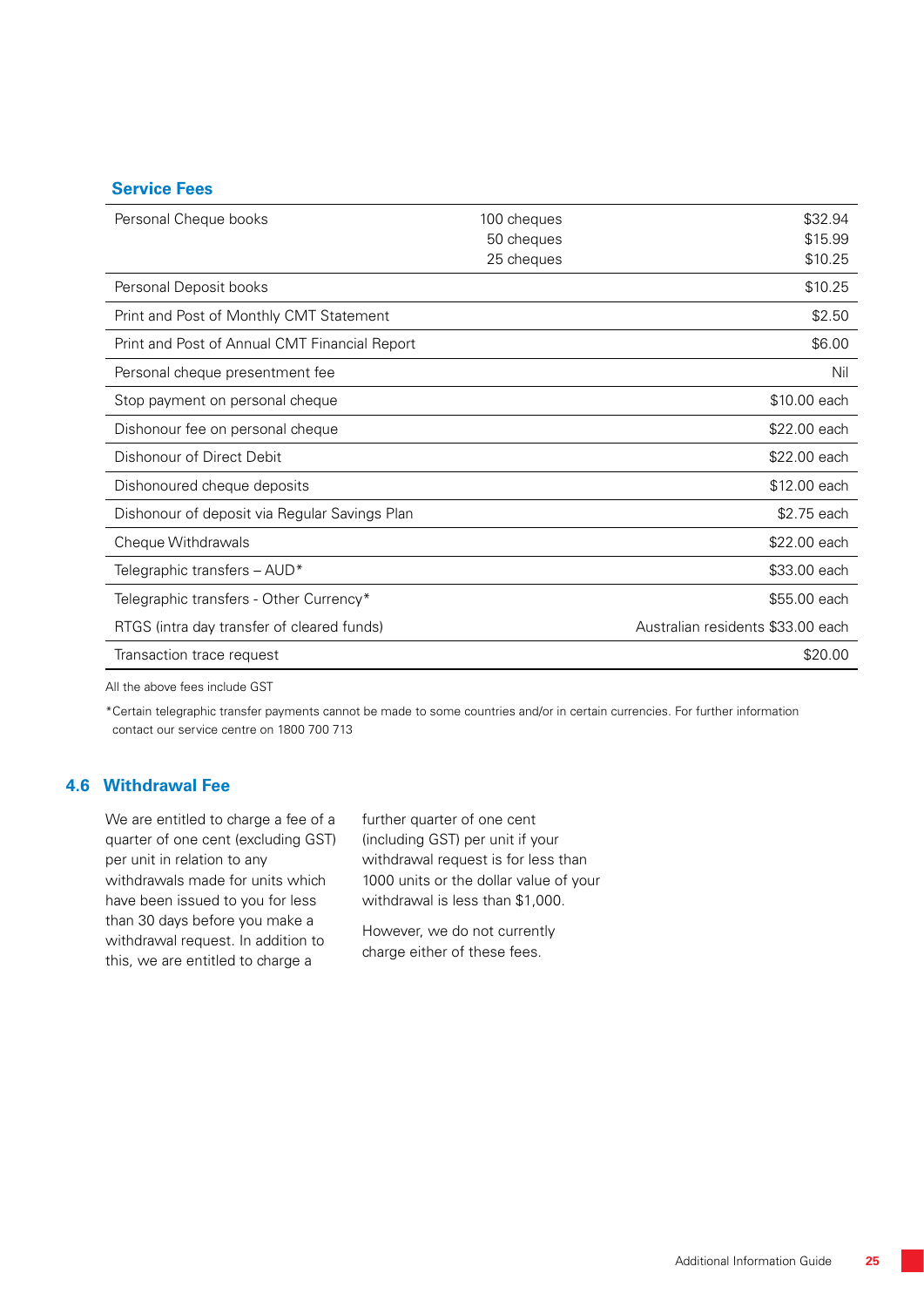# 5 Taxation

The following information only comments on the Australian income tax implications for Australian resident individual investors who hold their units in the Fund as long term investments on capital account. For other types of investors, the taxation treatment outlined below may not apply. The information is based on current laws and their interpretation. Taxation law is complex and is liable to change at any time.

The application of taxation laws depends upon an investor's individual circumstances. Accordingly, we strongly recommend that you obtain professional taxation advice on the taxation implications of investing in the Fund as they apply to your circumstances. Further, if you are a non-resident investor, you should note that taxation laws in other countries differ from Australian tax law.

#### **5.1 Income tax**

As you will appreciate, there are taxation implications of investing in the Fund. To assist you, we will provide an annual statement that contains details of the tax components of your net income from the Fund and any Australian tax deducted from your distributions.

We intend to distribute all of the net income of the Fund each financial

year. This is to ensure that the Fund itself does not become liable for income tax.

You should note that even though you may receive your income payment after 30 June, it is taxable in the year that it was earned, even if it is reinvested.

#### **5.2 Pay as You Go (PAYG)**

For purposes of calculating PAYG instalments, unit holders in the Fund are required to include in their instalment income any amounts distributed or applied for their benefit in the period the benefit was received.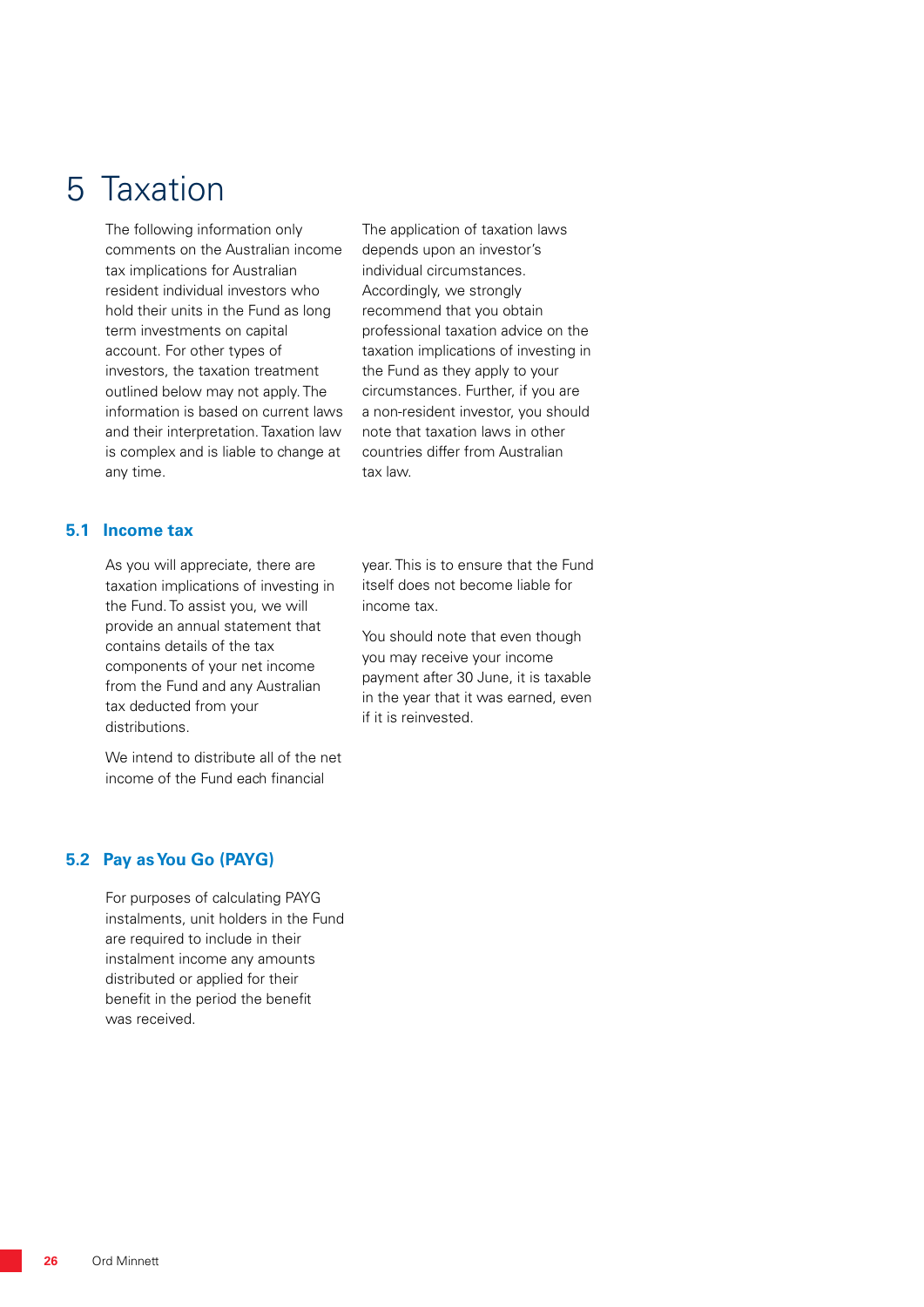#### **5.3 Non-resident unit holders**

Appropriate statutory deductions of Australian tax will be made from distributions to non-residents (including reinvestments) where applicable.

#### **5.4 Goods and Services Tax**

The Fund has registered for GST. No GST will be imposed on the issue or withdrawal of units in the Fund and receipt of distributions. We reserve the right to charge GST where applicable.

Fees paid by the Fund to Ord Minnett Management will be subject to GST. However, the Fund claims a RITC (effectively a refund) calculated as a percentage of the GST paid. We recommend that you seek your own professional advice on how GST will impact your investment in the Fund.

#### **5.5 Transaction taxes**

Unit holders may be liable to pay duty on transfers of units.

# **5.6 Tax File Number ("TFN")**

You have the choice of whether or not to provide us with your TFN or appropriate exemption details. If you do not, we are required to withhold tax from your income distributions at the highest marginal rate plus the Medicare levy.

Business investors may quote an Australian Business Number (**ABN**)

# **5.7 Social Security**

You should be aware that an investment in the Fund could affect your entitlement to social security benefits. If this applies to you, we recommend that you seek specific advice from your taxation adviser or Centrelink.

instead of a TFN where units are held in the course or furtherance of an enterprise.

The Application Form for the Fund makes provision for you to quote your TFN, ABN or exemption details. The TFN rules do not apply to non-residents.